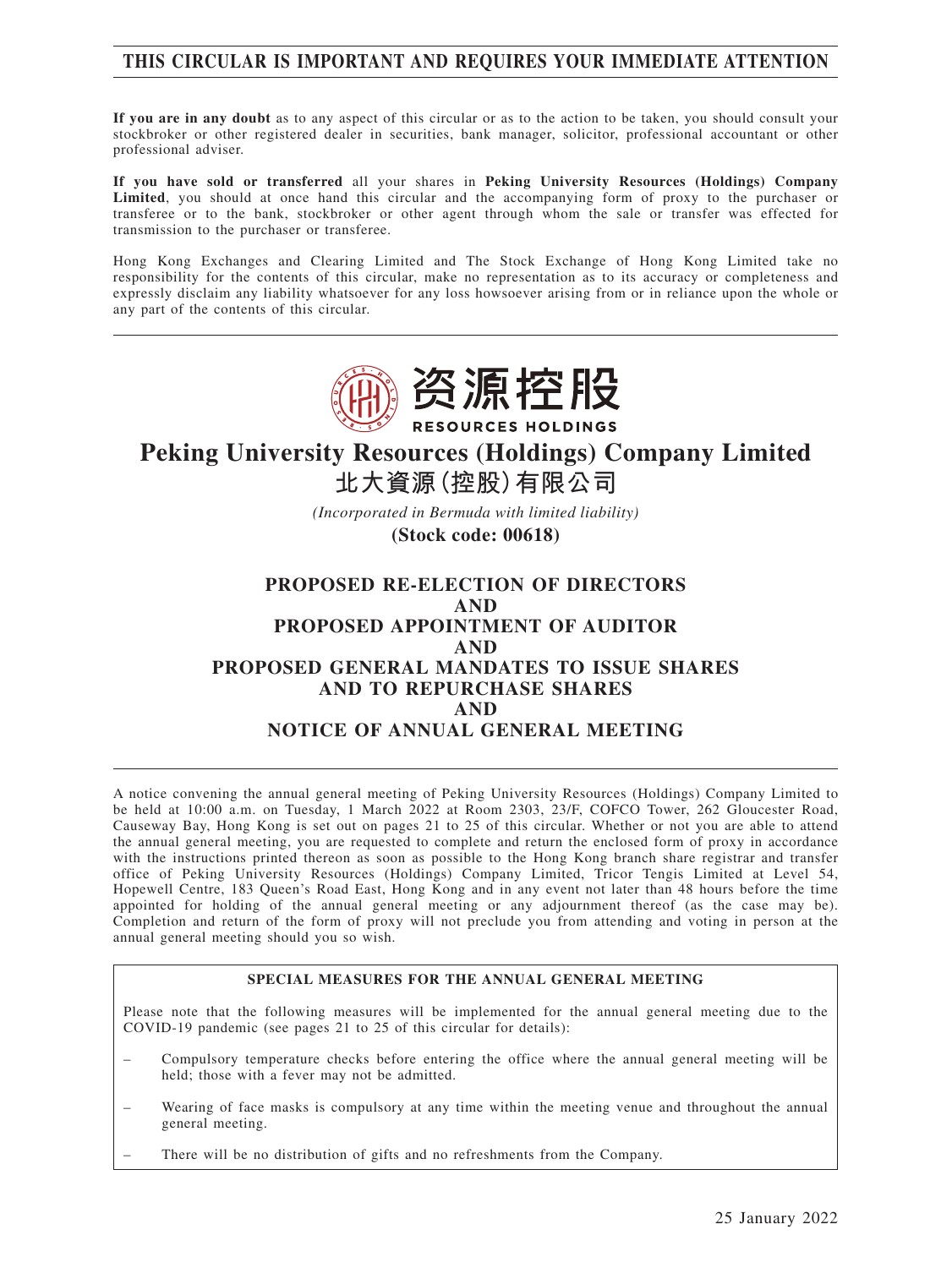# **CONTENTS**

## *Page*

|                                                                            | $\mathbf{1}$   |
|----------------------------------------------------------------------------|----------------|
|                                                                            | 3              |
| $\mathbf{I}$ .                                                             | 3              |
| <b>PROPOSED RE-ELECTION OF DIRECTORS</b><br>H.                             | $\overline{4}$ |
| III. PROPOSED APPOINTMENT OF AUDITOR                                       | 5              |
| IV. PROPOSED GENERAL MANDATES TO ISSUE AND TO                              | 6              |
| 1.                                                                         | 6              |
| Share Repurchase Mandate<br>2.                                             | 6              |
| CLOSURE OF REGISTER OF MEMBERS<br>V.                                       | $\overline{7}$ |
|                                                                            | 7              |
|                                                                            | $\tau$         |
|                                                                            | 8              |
| IX. PRECAUTIONS IN LIGHT OF COVID-19 PANDEMIC AT AGM                       | 8              |
| APPENDIX I – BIOGRAPHICAL DETAILS OF DIRECTORS<br>PROPOSED FOR RE-ELECTION | 10             |
| APPENDIX II - EXPLANATORY STATEMENT                                        | 15             |
|                                                                            | 21             |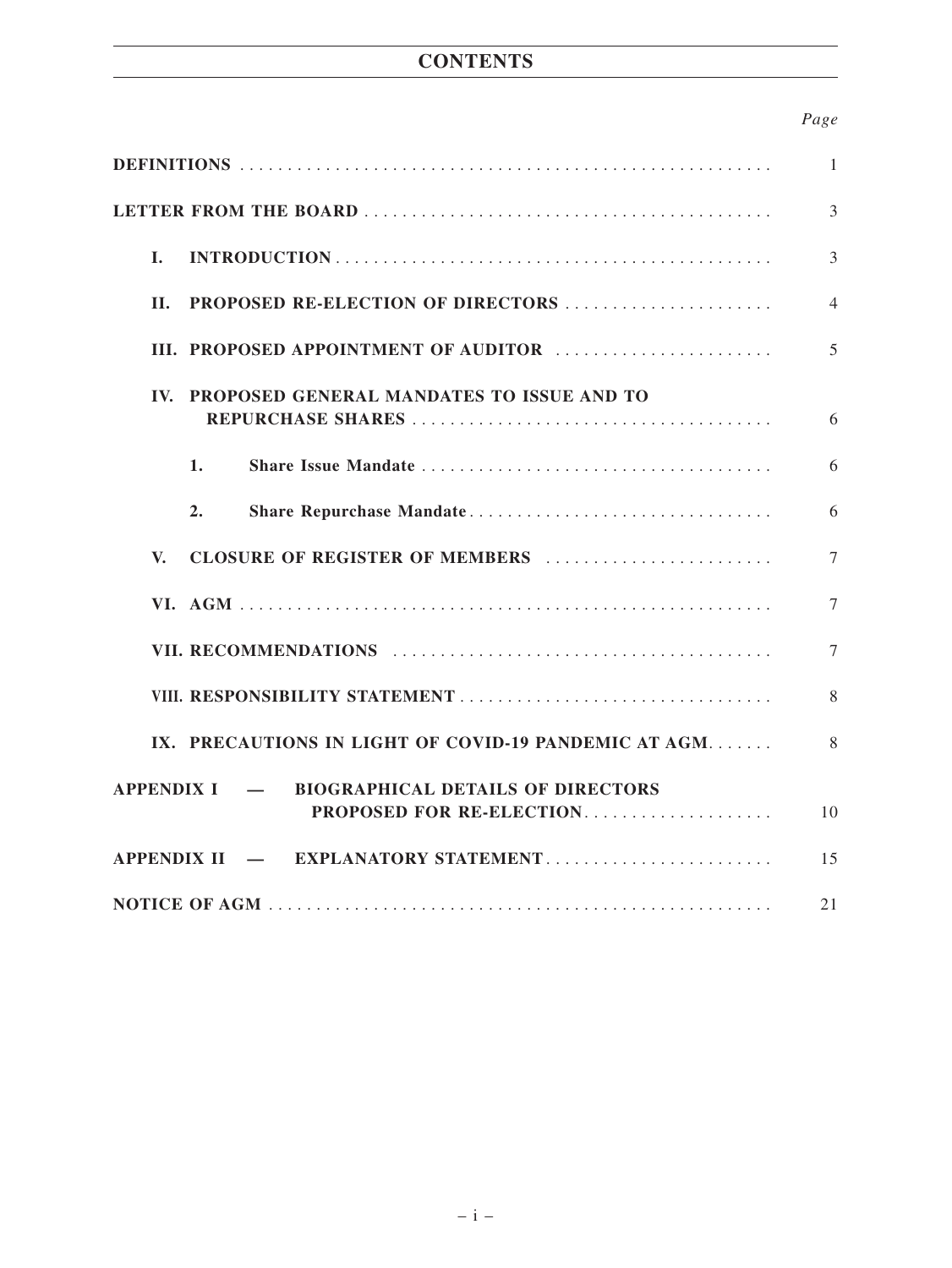*In this circular, the following expressions shall have the following meanings unless the context otherwise requires:*

| "AGM"                     | the annual general meeting of the Company to be held at<br>10:00 a.m. on Tuesday, 1 March 2022 at Room 2303,<br>23/F, COFCO Tower, 262 Gloucester Road, Causeway<br>Bay, Hong Kong or any adjournment thereof;                                                                                                       |
|---------------------------|----------------------------------------------------------------------------------------------------------------------------------------------------------------------------------------------------------------------------------------------------------------------------------------------------------------------|
| "Ample Grace"             | Grace<br>Investments Limited,<br>Ample<br>company<br>a<br>incorporated in the British Virgin Islands with limited<br>liability, one of the substantial shareholders of the<br>Company, which directly holds approximately 29.98% of<br>the issued share capital of the Company as at the Latest<br>Practicable Date; |
| "associate"               | has the same meaning as ascribed thereto in the Listing<br>Rules;                                                                                                                                                                                                                                                    |
| "Board"                   | the board of Directors of the Company;                                                                                                                                                                                                                                                                               |
| "Bye-laws"                | the bye-laws of the Company as amended from time to<br>time and "Bye-law" shall be construed accordingly;                                                                                                                                                                                                            |
| "Company"                 | Peking University Resources (Holdings) Company Limited<br>(北大資源(控股)有限公司) (stock code:<br>00618,<br>an<br>exempted company incorporated in Bermuda with limited<br>liability, the Shares of which are listed on the main board<br>of the Stock Exchange;                                                              |
| "connected person"        | has the same meaning as ascribed thereto in the Listing<br>Rules;                                                                                                                                                                                                                                                    |
| "Directors"               | the directors of the Company;                                                                                                                                                                                                                                                                                        |
| "Group"                   | the Company and its subsidiaries;                                                                                                                                                                                                                                                                                    |
| "Hong Kong"               | The Hong Kong Special Administrative Region of the<br>People's Republic of China;                                                                                                                                                                                                                                    |
| "Latest Practicable Date" | 19 January 2022, being the latest practicable date prior to<br>the printing of this circular for ascertaining certain<br>information contained herein;                                                                                                                                                               |
| "Listing Rules"           | the Rules Governing the Listing of Securities on the Stock<br>Exchange;                                                                                                                                                                                                                                              |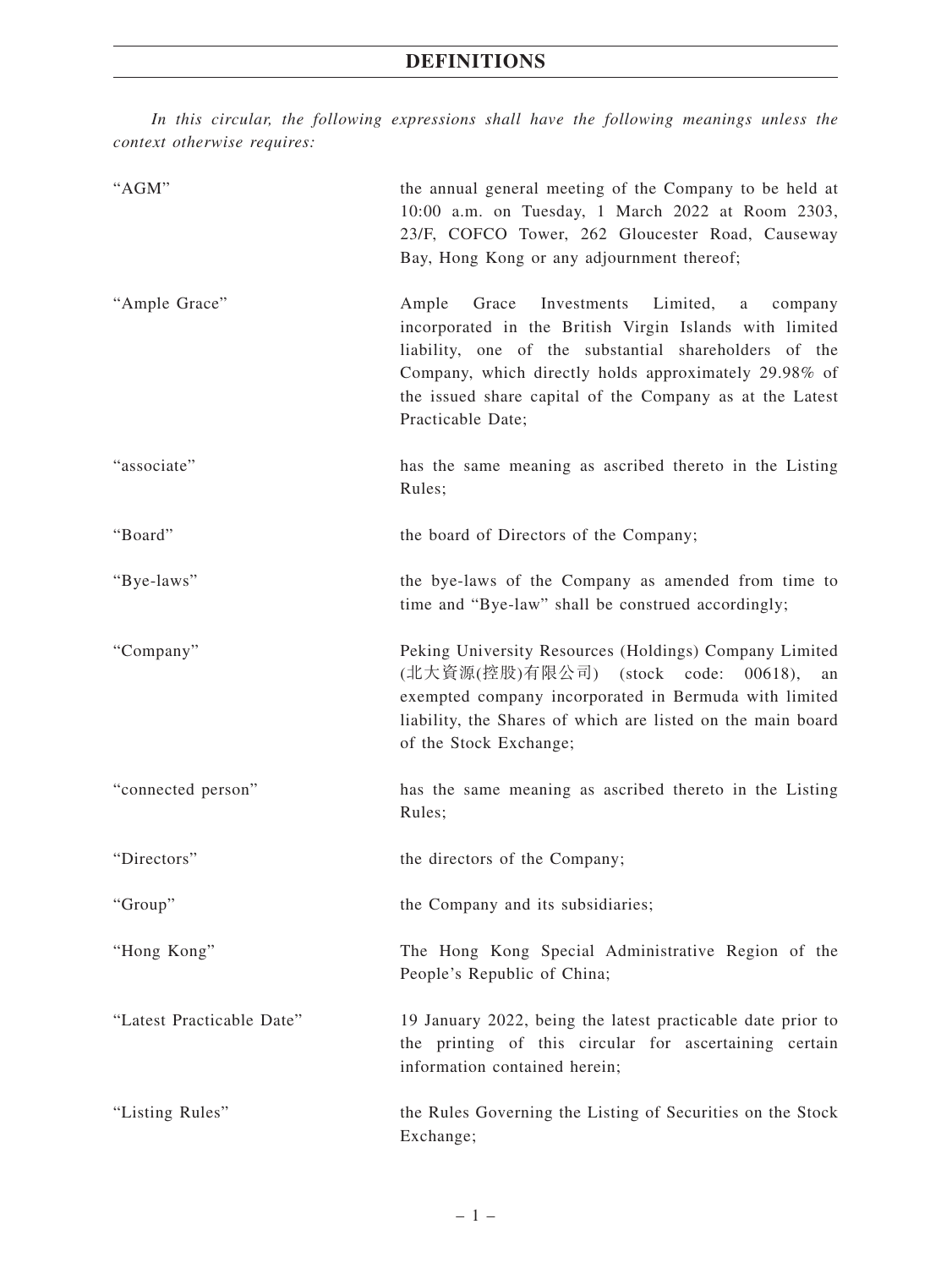# **DEFINITIONS**

| "SFO"                      | The Securities and Futures Ordinance (Chapter 571 of the<br>Laws of Hong Kong);                                                                                                                                                                                                                                                                                                                                                                                                                             |
|----------------------------|-------------------------------------------------------------------------------------------------------------------------------------------------------------------------------------------------------------------------------------------------------------------------------------------------------------------------------------------------------------------------------------------------------------------------------------------------------------------------------------------------------------|
| "Share $(s)$ "             | ordinary shares with a par value of HK\$0.10 each in the<br>share capital of the Company;                                                                                                                                                                                                                                                                                                                                                                                                                   |
| "Share Issue Mandate"      | a general and unconditional mandate proposed to be<br>granted to the Directors at the AGM to allot, issue and<br>deal with Shares of up to twenty per cent. of the<br>aggregate nominal amount of the issued share capital of<br>the Company as at the date of passing of the relevant<br>resolution granting such mandate for the period until the<br>conclusion of the next annual general meeting of the<br>Company (or such earlier period as stated in the<br>resolution);                             |
| "Share Repurchase Mandate" | a general and unconditional mandate proposed to be<br>granted to the Directors at the AGM to exercise all the<br>powers of the Company to repurchase Shares not<br>exceeding ten per cent. of the aggregate nominal amount<br>of the issued share capital of the Company as at the date<br>of passing of the relevant resolution granting such<br>mandate for the period until the conclusion of the next<br>annual general meeting of the Company (or such earlier<br>period as stated in the resolution); |
| "Share Repurchase Rules"   | the applicable provisions under the Listing Rules to<br>regulate the repurchase by companies with primary listing<br>on the Stock Exchange of their own securities on the<br>Stock Exchange;                                                                                                                                                                                                                                                                                                                |
| "Shareholder(s)"           | $holder(s)$ of the Share $(s)$ ;                                                                                                                                                                                                                                                                                                                                                                                                                                                                            |
| "Stock Exchange"           | The Stock Exchange of Hong Kong Limited; and                                                                                                                                                                                                                                                                                                                                                                                                                                                                |
| "Takeovers Code"           | the Hong Kong Code on Takeovers and Mergers.                                                                                                                                                                                                                                                                                                                                                                                                                                                                |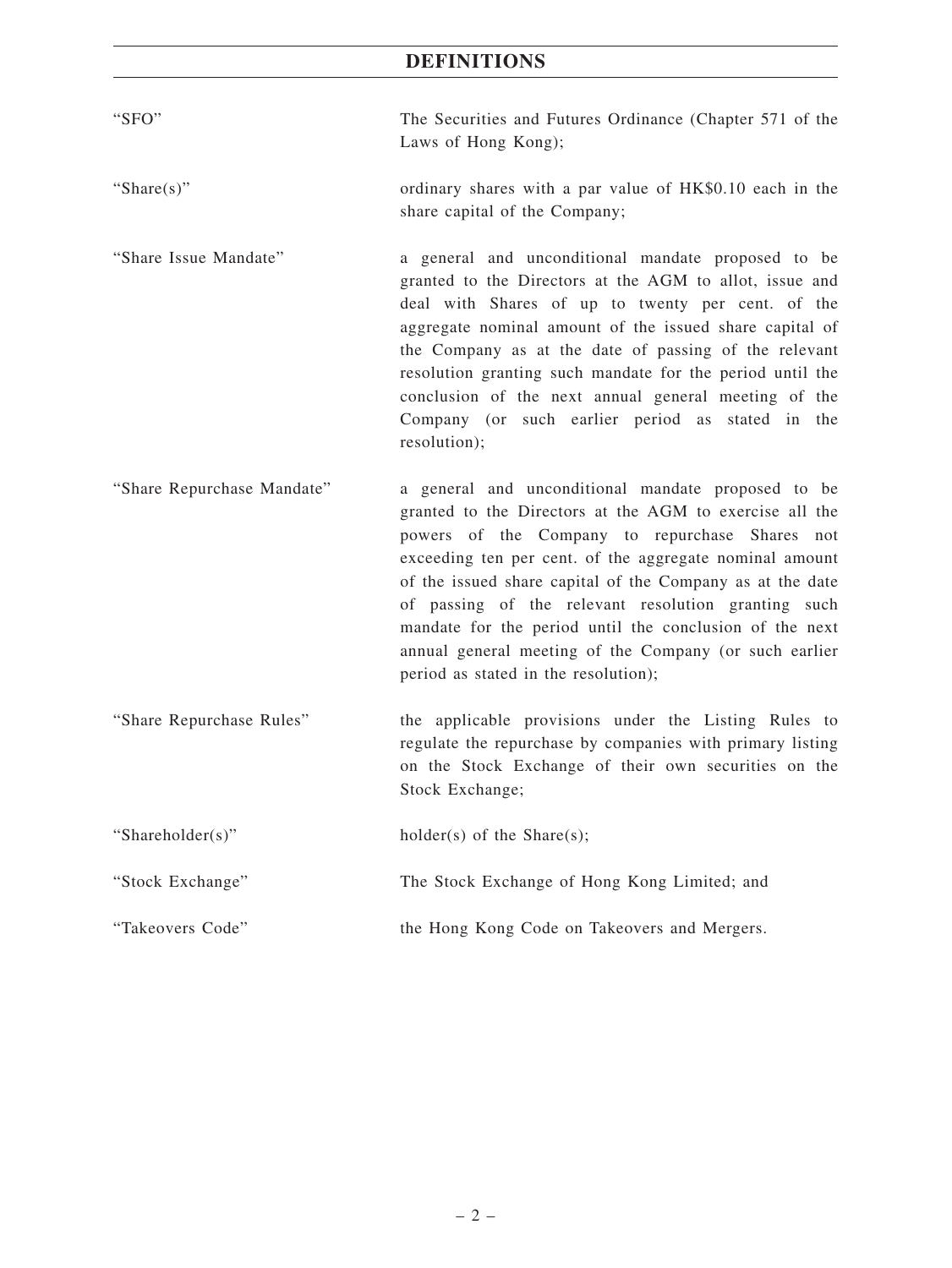

# **Peking University Resources (Holdings) Company Limited 北大資源(控股)有限公司**

*(Incorporated in Bermuda with limited liability)* **(Stock code: 00618)**

*Executive Directors:* Mr. Wong Kai Ho *(Chairman)* Mr. Wang Guiwu Mr. Huang Zhuguang Mr. Zheng Fu Shuang

*Independent non-executive Directors:* Mr. Chu Kin Wang, Peleus Mr. Chin Chi Ho, Stanley Mr. Chung Wai Man Mr. Hua Yichun Mr. Wang Bingzhong

*Registered office:* Victoria Place, 5th Floor 31 Victoria Street Hamilton HM 10 Bermuda

*Head office and principal place of business in Hong Kong:* Room 2303, 23/F COFCO Tower 262 Gloucester Road Causeway Bay Hong Kong

25 January 2022

*To the Shareholders*

Dear Sir or Madam,

# **PROPOSED RE-ELECTION OF DIRECTORS AND PROPOSED APPOINTMENT OF AUDITOR AND PROPOSED GENERAL MANDATES TO ISSUE SHARES AND TO REPURCHASE SHARES AND NOTICE OF ANNUAL GENERAL MEETING**

### **I. INTRODUCTION**

The Company will propose at the AGM resolutions to, *inter alia*, (i) re-elect Directors; (ii) approve the appointment of new auditor; and (iii) grant to the Directors the Share Issue Mandate and the Share Repurchase Mandate.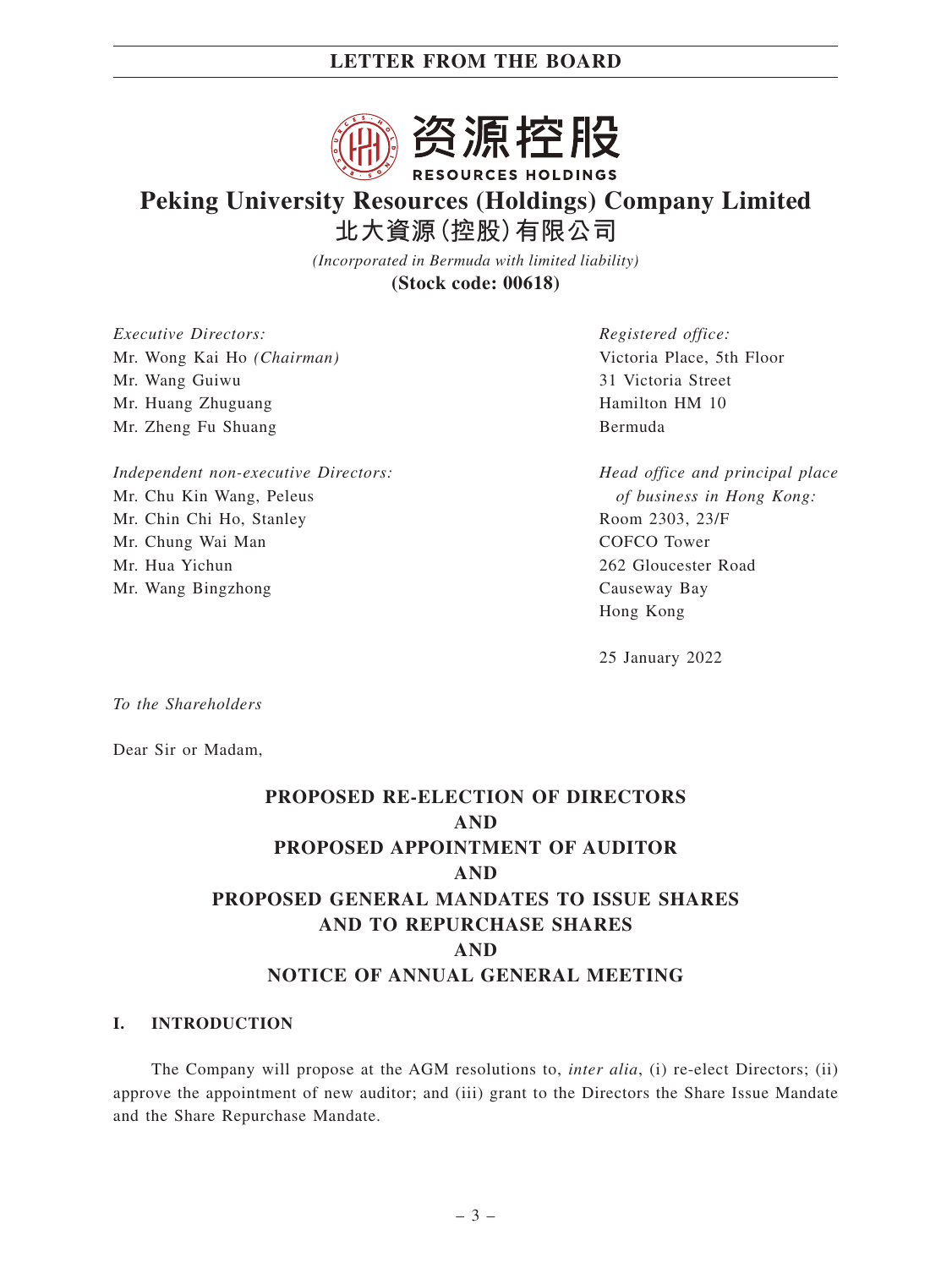The purpose of this circular is to provide you with further information on resolutions to be proposed at the AGM and to give you notice of the AGM at which the resolutions will be proposed to consider and, if thought fit, approve such matters.

### **II. PROPOSED RE-ELECTION OF DIRECTORS**

In accordance with Bye-law 102(A) of the Bye-laws, any Director appointed in general meeting by ordinary resolution either to fill a casual vacancy or as an addition to the Board shall hold office only until the next following annual general meeting of the Company and shall then be eligible for re-election at the meeting. Accordingly, Mr. Wong Kai Ho and Mr. Wang Guiwu who were appointed as executive Directors, as well as Mr. Chu Kin Wang, Peleus, Mr. Chin Chi Ho, Stanley and Mr. Chung Wai Man who were appointed as independent non-executive Directors with effect from 8 October 2021 will retire from office at the AGM and, being eligible, will offer themselves for re-election.

In accordance with Bye-law 102(B) of the Bye-laws, any Director appointed by the Board as an addition to the Board shall hold office only until the next following annual general meeting of the Company and shall then be eligible for re-election at the meeting. Accordingly, Mr. Huang Zhuguang who was appointed as an executive Director, as well as Mr. Hua Yichun and Mr. Wang Bingzhong who were appointed as independent non-executive Directors with effect from 1 December 2021 will retire from office at the AGM and, being eligible, will offer themselves for re-election.

In accordance with paragraph B.2.2 of Appendix 14 to the Listing Rules and Bye-law 99 of the Bye-laws, at each annual general meeting, one-third of the Directors for the time being (or, if their number is not a multiple of three, the number nearest to but not less than one-third) shall retire from office by rotation provided that every Director (including those appointed for a specific term) shall be subject to retirement at least once every three years. Accordingly, Mr. Zheng Fu Shuang will retire from office by rotation at the AGM and, being eligible, will offer himself for re-election.

Mr. Chu Kin Wang, Peleus, Mr. Chin Chi Ho, Stanley, Mr. Chung Wai Man, Mr. Hua Yichun and Mr. Wang Bingzhong meet the independence factors set out in Rule 3.13 of the Listing Rules and are not involved in the daily management of the Company nor in any relationships or circumstances which would interfere with the exercise of their independent judgment. In addition, they demonstrate the attributes of independent non-executive Director and there is no evidence that their tenure have had any impact on their independence. The Board is of the opinion that Mr. Chu Kin Wang, Peleus, Mr. Chin Chi Ho, Stanley, Mr. Chung Wai Man, Mr. Hua Yichun and Mr. Wang Bingzhong remain independent and it believes that their valuable knowledge and experience in various industries, including corporate finance, auditing, financial management, corporate governance, business consulting and legal practices and their general business acumen shall generate significant contribution to the Company and the Shareholders as a whole.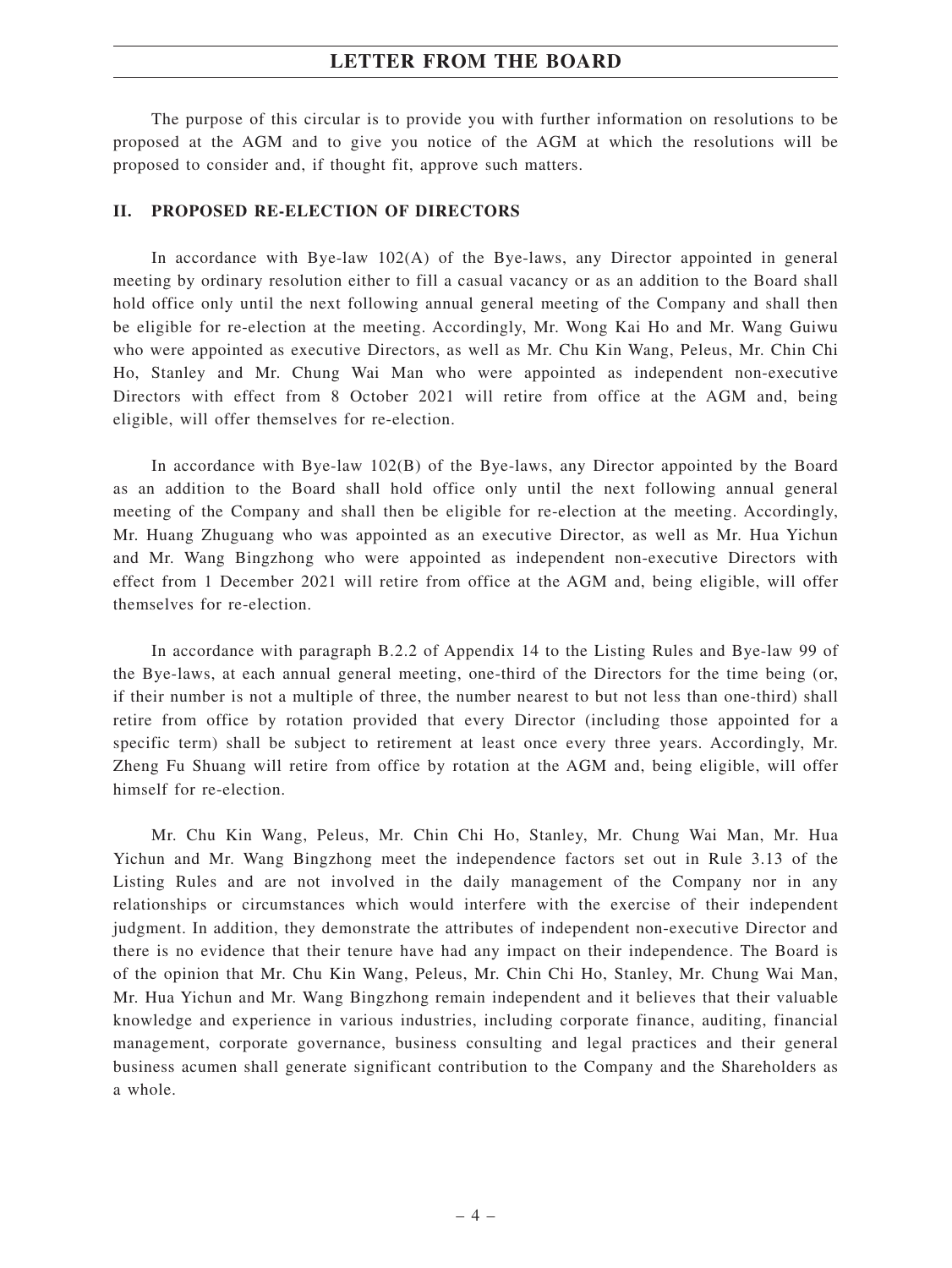In addition, the nomination committee of the Company had identified candidates pursuant to criteria set out in the nomination policy adopted by the Company and reviewed the written confirmation of independence from Mr. Chu Kin Wang, Peleus, Mr. Chin Chi Ho, Stanley, Mr. Chung Wai Man, Mr. Hua Yichun and Mr. Wang Bingzhong. The nomination committee of the Company is also of the view that Mr. Chu Kin Wang, Peleus, Mr. Chin Chi Ho, Stanley, Mr. Chung Wai Man, Mr. Hua Yichun and Mr. Wang Bingzhong would bring to the Board their own perspectives, skills and experience, as further described in their biographical details in Appendix I to this circular.

Based on the board diversity policy adopted by the Company, the nomination committee of the Company considers that Mr. Chu Kin Wang, Peleus, Mr. Chin Chi Ho, Stanley, Mr. Chung Wai Man, Mr. Hua Yichun and Mr. Wang Bingzhong can contribute to the diversity of the Board, in particular, with their background in various industries, including corporate finance, auditing, financial management, corporate governance, business consulting and legal practices and general business acumen enables them to provide valuable, independent and objective view to the Company's affairs.

Resolutions for re-electing Mr. Wong Kai Ho, Mr. Wang Guiwu, Mr. Huang Zhuguang, Mr. Zheng Fu Shuang, Mr. Chu Kin Wang, Peleus, Mr. Chin Chi Ho, Stanley, Mr. Chung Wai Man, Mr. Hua Yichun and Mr. Wang Bingzhong, will be proposed at the AGM.

Relevant biographical details, as at the Latest Practicable Date, of each of the Directors proposed for re-election at the AGM are set out in Appendix I to this circular.

### **III. PROPOSED APPOINTMENT OF AUDITOR**

As disclosed in the Company's announcement dated 19 January 2022, Ernst & Young ("**EY**") will retire as auditor of the Company upon expiration of its current term of office at the conclusion of the AGM. EY will not offer themselves for reappointment as the auditor of the Company at the AGM.

Taking into account, among other things, the proposed fees, experience, independence and qualifications of the proposed new auditor, the Board resolved, with the recommendation of the Audit Committee of the Company, to propose the appointment of CCTH CPA Limited as the new auditor of the Company following the retirement of EY, subject to the approval of the Shareholders at the AGM.

EY has confirmed in writing that there were no matters relating to its retirement as the auditor of the Company that need to be brought to the attention of the shareholders of the Company. The Board confirms there are no other matters in respect of the proposed change of auditor that need to be brought to the attention of the Shareholders.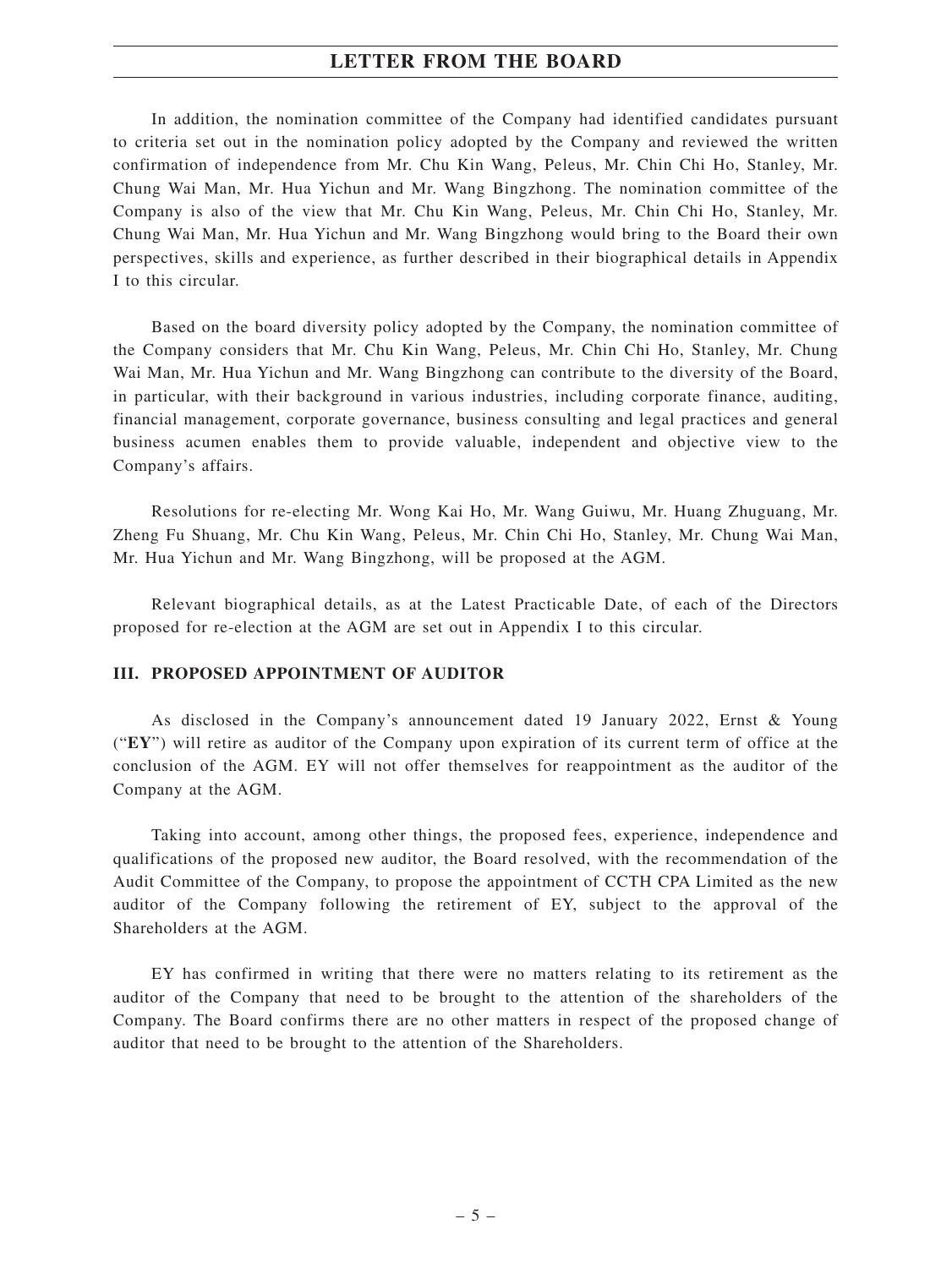### **IV. PROPOSED GENERAL MANDATES TO ISSUE AND TO REPURCHASE SHARES**

At the annual general meeting of the Company held on 31 July 2020, resolutions were passed by the then Shareholders granting general mandates to the Directors to issue Shares and to repurchase Shares. These general mandates have lapsed upon the expiration of the period within which the next annual general meeting of the Company is required by the Bye-laws of the Company or any applicable law to be held. Resolutions will therefore be proposed at the AGM to renew the grant of these general mandates.

### **1. Share Issue Mandate**

At the AGM, an ordinary resolution will be proposed to grant the Directors a general and unconditional mandate to allot, issue, grant, distribute and otherwise deal with additional Shares, not exceeding twenty per cent. of the Company's aggregate nominal amount of issued share capital as at the date of passing of the relevant resolution, for the period until the conclusion of the next annual general meeting of the Company (or such earlier period as stated in the resolution).

As at the Latest Practicable Date, the authorised share capital of the Company comprised 15,000,000,000 Shares and the number of Shares in issue were 6,416,155,647. Subject to the passing of the relevant ordinary resolution at the AGM and on the basis that no further Shares will be issued or repurchased between the period from the Latest Practicable Date and the AGM, the Company would be allowed under the Share Issue Mandate to issue a maximum of 1,283,231,129 new Shares during the period in which the Share Issue Mandate remains in force.

In addition, conditional upon the proposed resolution to authorise the repurchase of Shares as is more particularly described under the section headed "Share Repurchase Mandate" being passed, a separate ordinary resolution will be proposed at the AGM to authorise the Directors to exercise the powers to allot, issue, grant, distribute and otherwise deal with additional Shares under the Share Issue Mandate in respect of the aggregate nominal amount of share capital in the Company repurchased by the Company pursuant to the Share Repurchase Mandate.

### **2. Share Repurchase Mandate**

At the AGM, an ordinary resolution will also be proposed to grant the Directors a general and unconditional mandate to exercise all the powers of the Company to repurchase an amount of Shares not exceeding ten per cent. of the Company's aggregate nominal amount of issued share capital as at the date of passing of the resolution, for the period until the conclusion of the next annual general meeting of the Company (or such earlier period as stated in the resolution).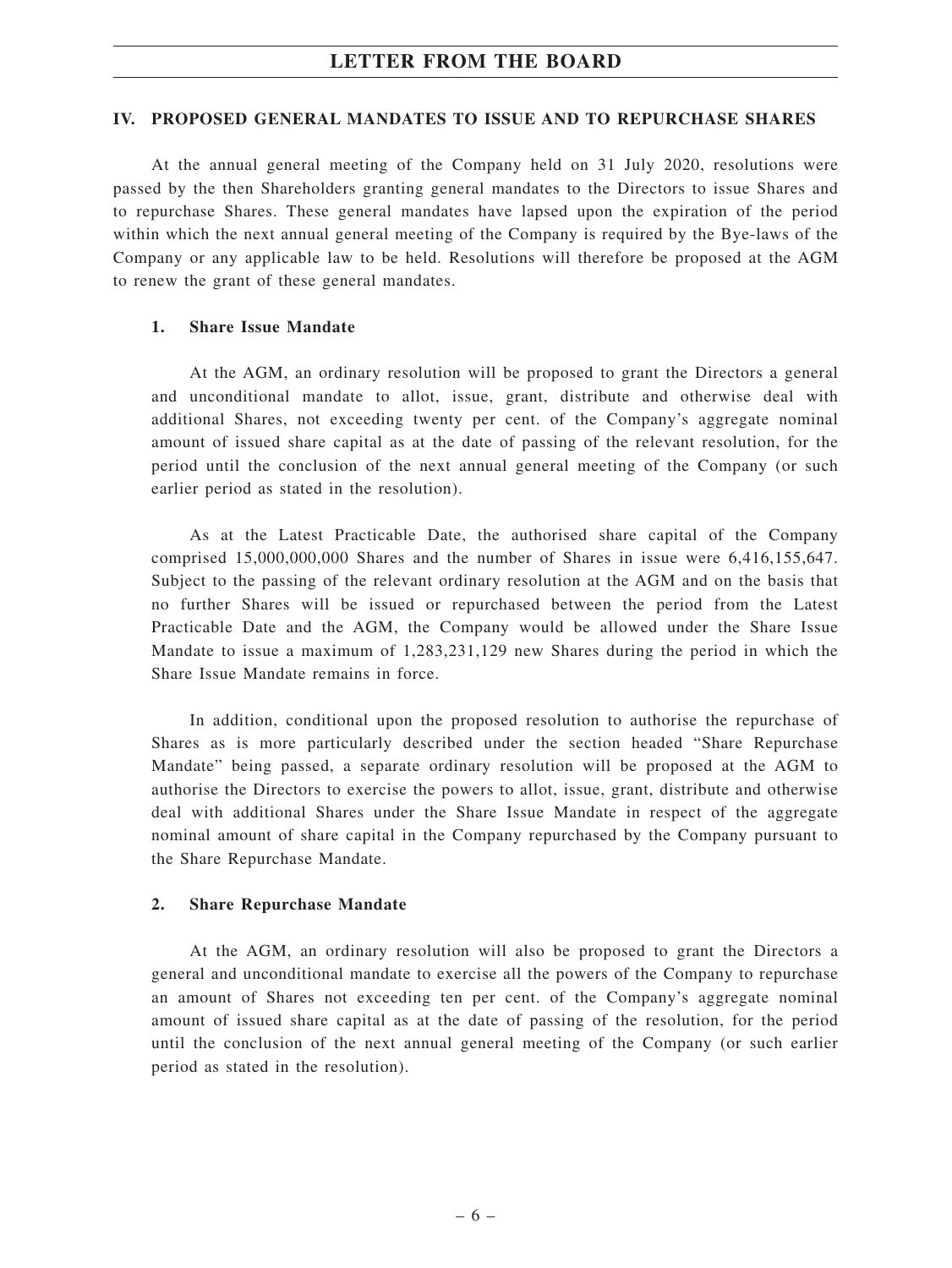An explanatory statement required under the Share Repurchase Rules providing the requisite information in respect of the Share Repurchase Mandate is set out in Appendix II to this circular.

### **V. CLOSURE OF REGISTER OF MEMBERS**

The register of members of the Company will be closed from Thursday, 24 February 2022 to Tuesday, 1 March 2022 (both days inclusive), during which period no transfer of Shares will be registered. In order to qualify for attending and voting at the AGM, all share transfer documents accompanied by the relevant share certificates must be lodged with the Company's branch share registrar and transfer office in Hong Kong, Tricor Tengis Limited at Level 54, Hopewell Centre, 183 Queen's Road East, Hong Kong for registration no later than 4:30 p.m. on Wednesday, 23 February 2022.

### **VI. AGM**

A notice convening the AGM to be held at 10:00 a.m. on Tuesday, 1 March 2022 at Room 2303, 23/F, COFCO Tower, 262 Gloucester Road, Causeway Bay, Hong Kong is set out on pages 21 to 25 of this circular.

A form of proxy for use at the AGM is enclosed with this circular. Such form of proxy is also published on the Stock Exchange's website (www.hkexnews.hk) and the Company's website (www.pku-resources.com). Whether or not you are able to attend the AGM, you are requested to complete the enclosed form of proxy in accordance with the instructions printed thereon and return the same as soon as possible to the Company's branch share registrar and transfer office in Hong Kong, Tricor Tengis Limited at Level 54, Hopewell Centre, 183 Queen's Road East, Hong Kong and in any event not less than 48 hours before the time appointed for holding of the AGM or any adjournment thereof. Completion and return of the form of proxy will not preclude you from attending and voting in person at the AGM or any adjournment thereof should you so wish.

Pursuant to Rule 13.39(4) of the Listing Rules and Bye-law 70 of the Bye-laws, each of the resolutions set out in the notice of the AGM will be put to the vote by way of a poll.

### **VII. RECOMMENDATIONS**

The Directors believe that the proposed re-election of Directors, the proposed appointment of auditor and the proposed grant of the Share Issue Mandate and the Share Repurchase Mandate are all in the best interests of the Company and the Shareholders as a whole. Accordingly, the Directors recommend the Shareholders to vote in favour of all the relevant resolutions to be proposed at the AGM.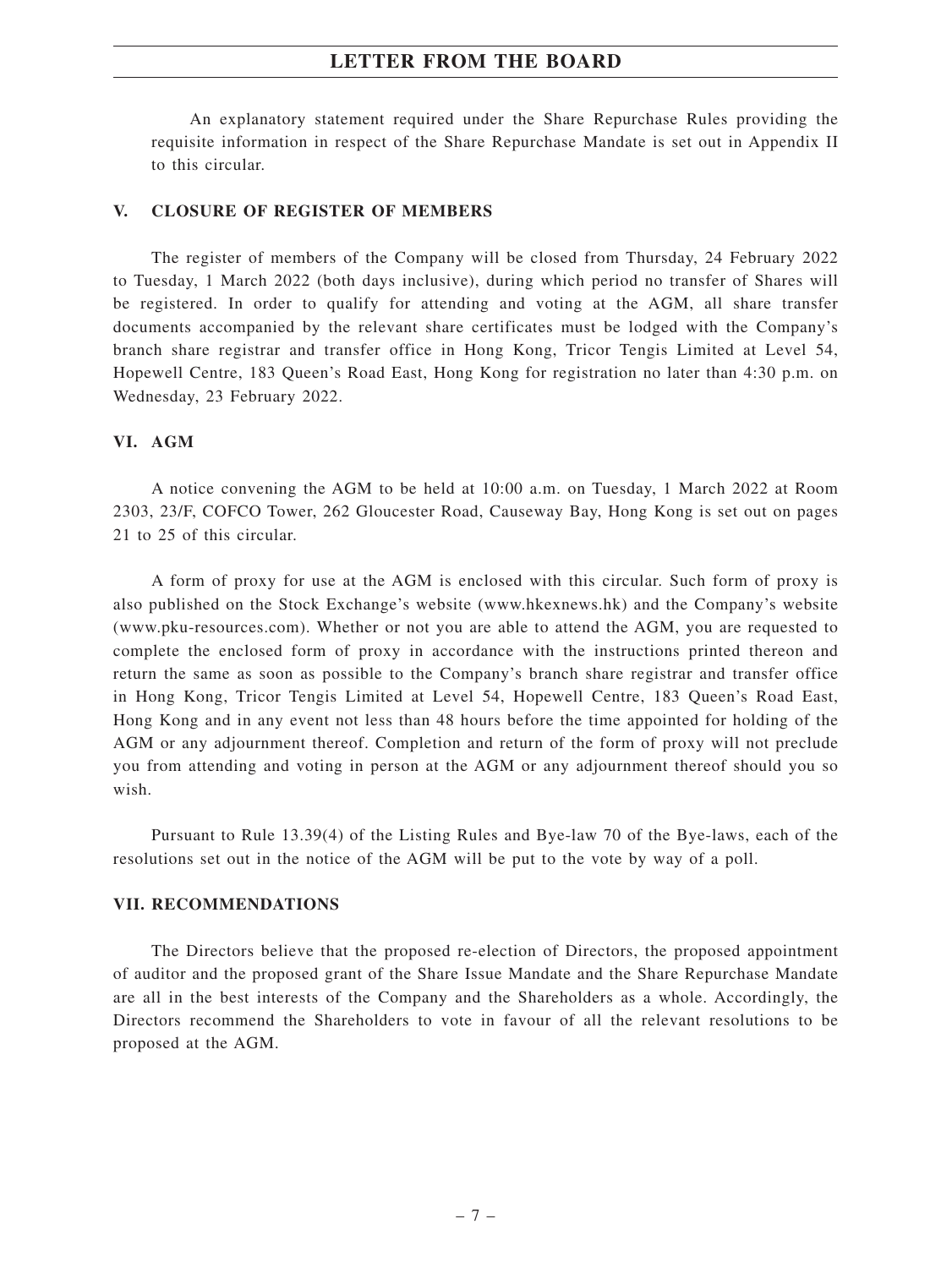### **VIII. RESPONSIBILITY STATEMENT**

This circular includes particulars given in compliance with the Listing Rules for the purpose of giving information with regard to the Company. The Directors collectively and individually accept full responsibility for the accuracy of the information contained in this circular and confirm, having made all reasonable enquiries, that to the best of their knowledge and belief, there are no other facts the omission of which would make any statement in this circular misleading.

### **IX. PRECAUTIONS IN LIGHT OF COVID-19 PANDEMIC AT AGM**

At the time of issuing this circular, many countries and regions around the world including Hong Kong are still devoting vigorous efforts to contain the COVID-19 pandemic. The situation is evolving and it is hard to predict when the crisis will end.

The health and safety of our Shareholders and staff are our top priority as we plan for the AGM. It is important that we continue to stay alert and help prevent the spread of the disease, and Shareholders are reminded to consider for themselves whether they should attend the AGM in person. The health risks posed by large scale gatherings should not be underestimated.

In order to protect attending Shareholders and staff of the Company from the risk of infection, the Company will implement the following precautionary measures at the AGM:

- Compulsory temperature checks for every attending Shareholder, proxy or other attendee at the entrance to the Company's office where the AGM will be held. Any person with a fever or is unwell may be denied entry into AGM's venue.
- Any person who does not comply with the precautionary measures or is subject to any Hong Kong SAR Government prescribed quarantine may be denied entry into the AGM's venue. Health declaration may be required.
- All attendees have to wear face masks within the AGM's venue and throughout the meeting.
- There will be no distribution of gifts and no refreshments will be served by the Company.
- Appropriate seating spacing will be implemented to ensure safe distancing among attendees.

The Company also reminds Shareholders that attendance at the AGM in person is not necessary for the purpose of exercising voting rights. Shareholders may consider appointing the chairman of the meeting as their proxy to vote on the relevant resolution(s) at the AGM as an alternative to attending the meeting in person.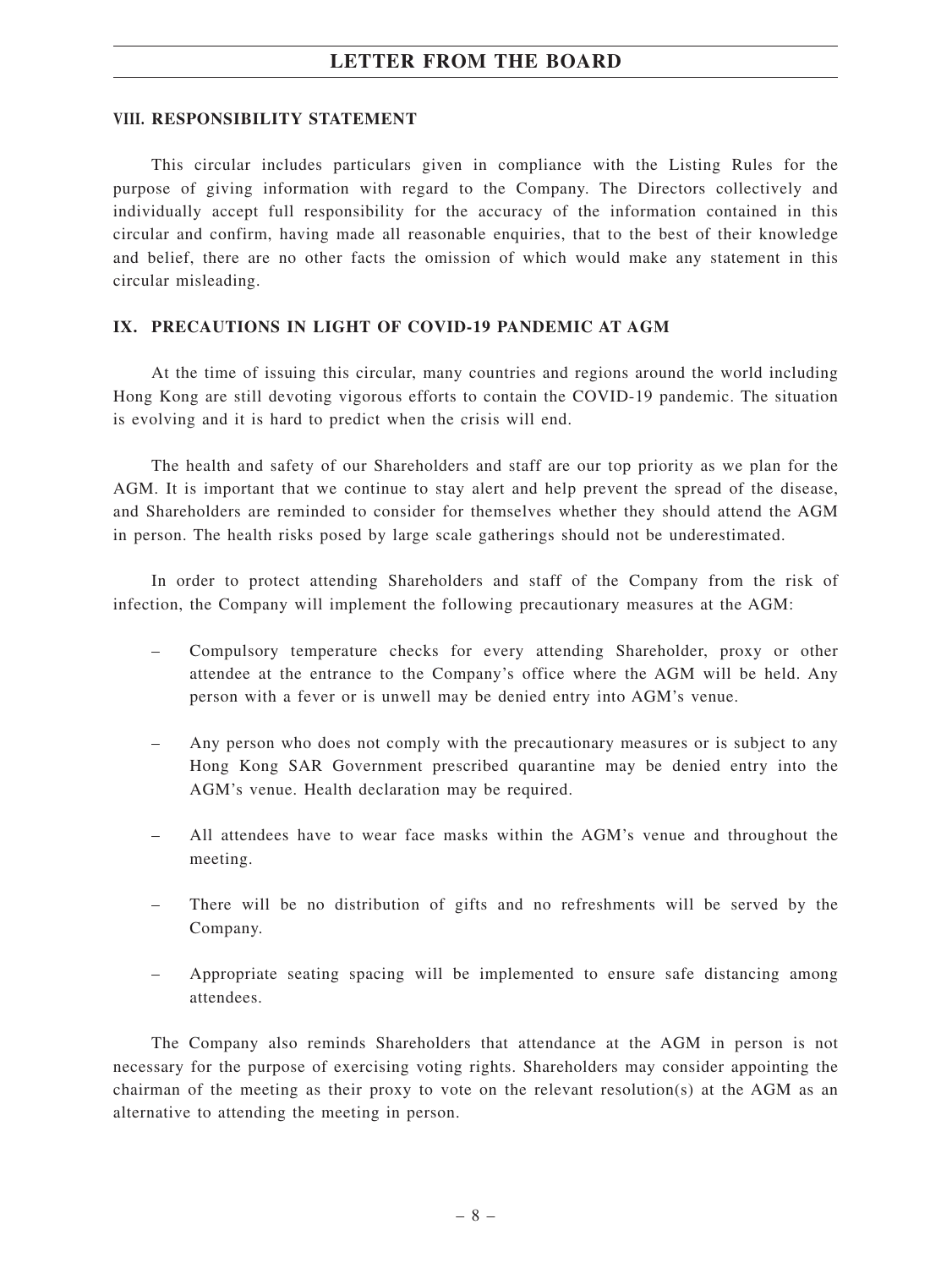The Company will watch out for updated guidelines and requirements from the Hong Kong SAR Government. In the event that the AGM has to be rescheduled due to the COVID-19 situation, Shareholders will be notified of the revised date.

> Yours faithfully, By Order of the Board **Peking University Resources (Holdings) Company Limited Wong Kai Ho** *Chairman*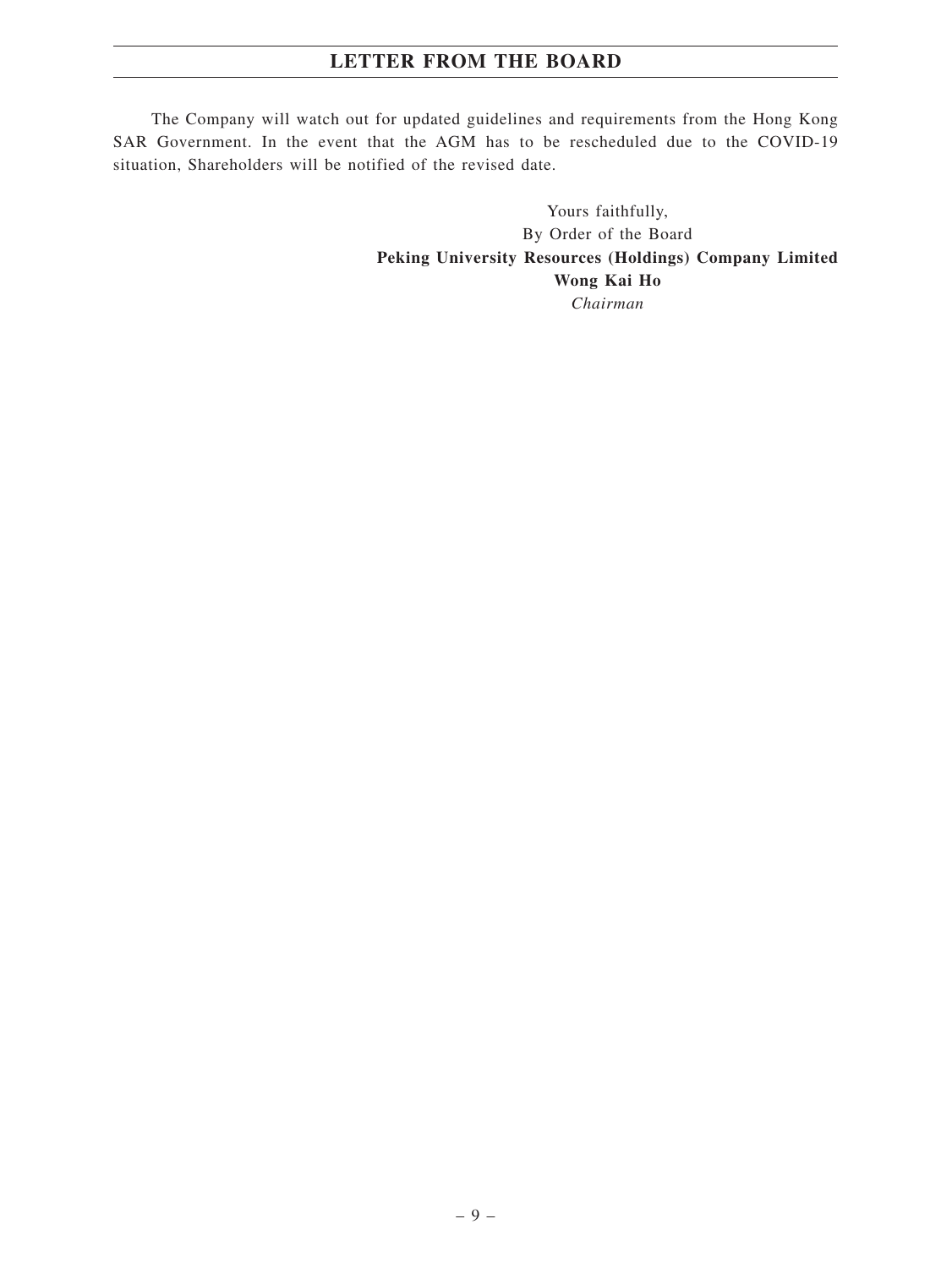*The following are the relevant biographical details of those Directors proposed for re-election at the AGM:*

**Mr. Wong Kai Ho**, aged 41, is an executive Director, Chairman and company secretary of the Company since 8 October 2021. He is also a director of a number of subsidiaries of the Company.

Mr. Wong Kai Ho has more than 16 years of experience in financial and business management. Mr. Wong Kai Ho worked as a finance analyst of Carter Holt Harvey New Zealand from November 2005 to December 2006 and as a senior auditor of the audit and assurance sector of Ernst & Young from February 2007 to February 2009. From March 2009 to June 2013, he was a senior associate of EHM International Ltd (London). From July 2013 to March 2014, he was a director of Katch Investment (Asia-Pacific) Limited. Mr. Wong Kai Ho has experiences in the advisory and asset management industry since March 2014 where he currently is the director and responsible officer of advisory and asset management of Nebula Asset Management Limited. Mr. Wong Kai Ho has also been the vice president and assistant chairman of Guoce Geoinformation Technology Industry Park Group Co., Ltd. (國測地理信息科技產業園有限公司) since March 2018.

Mr. Wong Kai Ho obtained the Bachelor of Commerce & Administration in Accounting and Commercial Law and Information Systems from Victoria University of Wellington New Zealand in December 2002. He also obtained his professional qualification as a chartered accountant from the New Zealand Institute of Chartered Accountants and a certified public accountant from the Hong Kong Institute of Certified Public Accountants in February 2008 and January 2011, respectively.

**Mr. Wang Guiwu**, aged 60, is an executive Director of the Company since 8 October 2021.

He has more than 20 years of experience in business management. From May 1982 to July 1992, Mr. Wang Guiwu was the head of foreign funds department of Dandong Foreign Trade and Economic Cooperation Commission\* (丹東市外經貿委外資處). From July 1992 to July 1997, Mr. Wang Guiwu was the vice magistrate of Kuandian Manchu Autonomous County\* (寬甸滿族 自治縣). From July 1997 to May 2000, Mr. Wang Guiwu worked as the vice department head of the Bureau of Mechanical and Metallurgical Industries of Dandong\* (丹東市機械冶金工業局). From May 2000 to May 2013, Mr. Wang Guiwu was the president and chairman of Liaoning Huibao International Investment Group Co., Ltd.\* (遼寧匯寶國際投資集團有限公司). Mr. Wang Guiwu was also a non-executive director of Shengjing Bank Co., Ltd.\* (盛京銀行股份有限公司) (stock code: 2066), a bank listed on the Main Board of the Stock Exchange, from 2011 to 2013. Since March 2016, Mr. Wang Guiwu has been the director of Liaoning Antai Nonferrous Mining Co., Ltd.\* (遼寧安泰有色礦業有限公司), chairman of Guoce Geoinformation Technology Industry Park Group Co., Ltd. (國測地理信息科技產業園有限公司) and chairman of An Tai International Investment Group (Hong Kong) Co., Ltd.\* (安泰國際投資集團(香港)有限公司).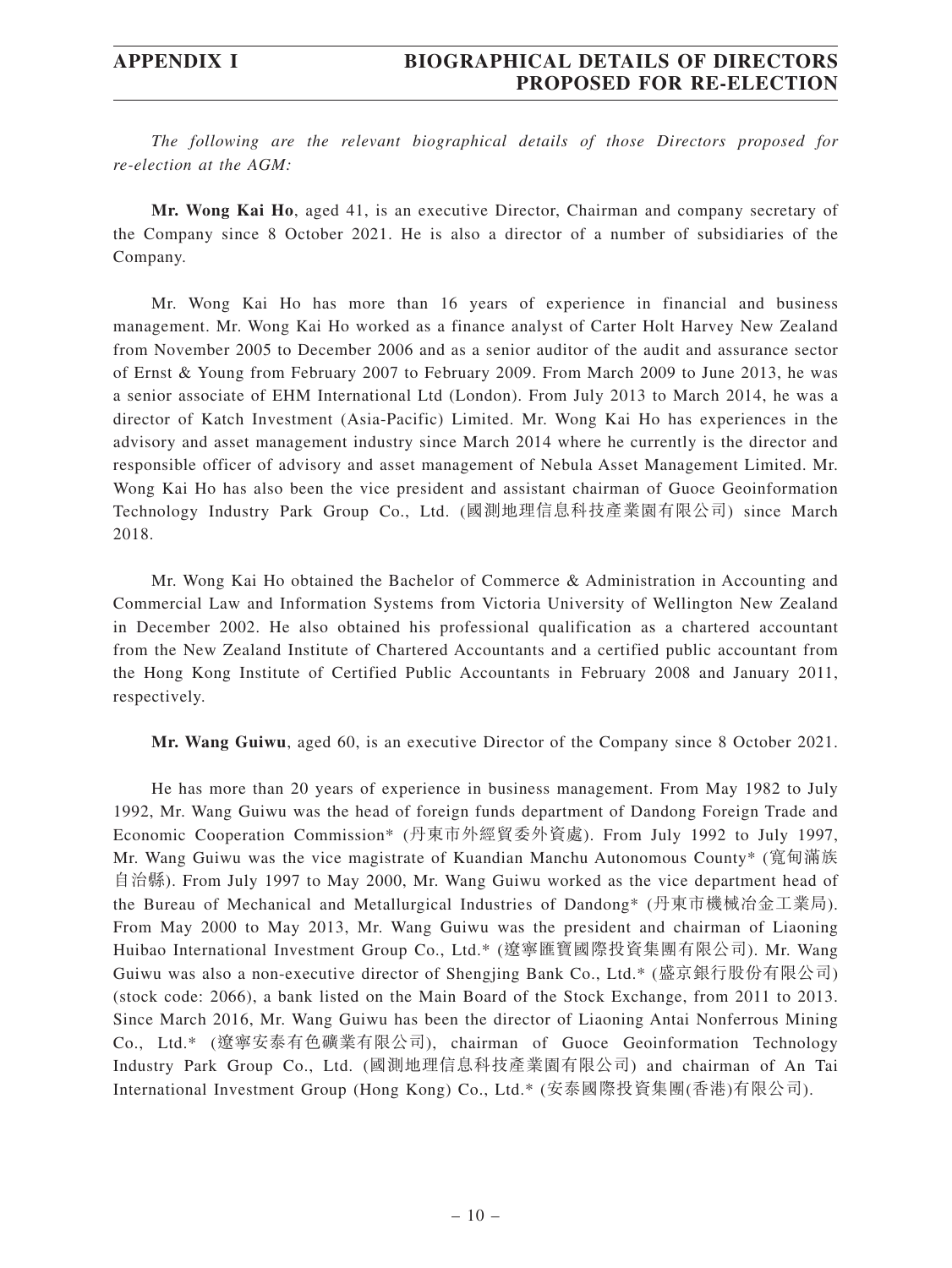Mr. Wang Guiwu obtained a diploma of mechanical engineering from Northeastern Institute of Technology\* (東北工學院) (now known as Northeastern University (東北大學)) in September 1982.

**Mr. Huang Zhuguang**, aged 59, is an executive Director of the Company since 1 December 2021.

Mr. Huang Zhuguang has over 30 years of experience in the cultural industry. Mr. Huang Zhuguang is the chairman of 廣東順聯動漫科技有限公司 (Guangdong First Union Animation Technology Co., Ltd.\*), a company engaging in production of intelligent electronic toys which he founded in 1998. Mr. Huang Zhuguang also founded Firstunion Animation Technology (HK) Co., Limited in 2016 and Shunlian Animation Technology Vietnam Co., Ltd in 2019, respectively. In 2016, Mr. Huang Zhuguang founded 廣東貫成實業投資有限公司 (Guangdong Guancheng Industrial Investment Co., Ltd.\*), a company which principally engages in industrial investments, equity investments and venture capital investments.

Mr. Huang Zhuguang obtained a bachelor's degree in business administration from the Communication University of China.

**Mr. Zheng Fu Shuang**, aged 55, is an executive Director of the Company since September 2006.

Mr. Zheng Fu Shuang is the chairman, chief executive officer and executive director of China Digital Video Holdings Limited, a company listed on the GEM of the Stock Exchange (stock code: 8280). He has over 20 years' experience in the radio film and television business in the PRC. He was awarded the "Best Technology Entrepreneur of Private Enterprise in China" (中國優秀民營科技企業家) and "Outstanding entrepreneurs medal of The Hong Kong Polytechnic University's Bauhinia Cup" (香港理工大學紫荊花杯傑出企業家獎) and "The Eighteenth Beijing May Fourth Medal" (第十八屆北京市「五四獎章」).

He graduated from the Institute of Electronics, Chinese Academy of Sciences with a master's degree in Engineering, and Peking University Guanghua School of Management with an EMBA degree.

**Mr. Chu Kin Wang, Peleus**, aged 57, is an independent non-executive Director of the Company since 8 October 2021.

Mr. Chu Kin Wang, Peleus has over 30 years of experience in corporate finance, auditing, accounting and taxation. He is an independent non-executive director of China First Capital Group Limited (stock code: 1269), Huayu Expressway Group Limited (stock code: 1823), Tianli Holdings Group Limited (stock code: 117) and Mingfa Group (International) Company Limited (stock code: 846), and an executive director of Momentum Financial Holdings Limited (stock code: 1152), and all of the said companies are listed on the Main Board of the Stock Exchange. Mr. Chu Kin Wang, Peleus is also an independent non-executive director of Madison Holdings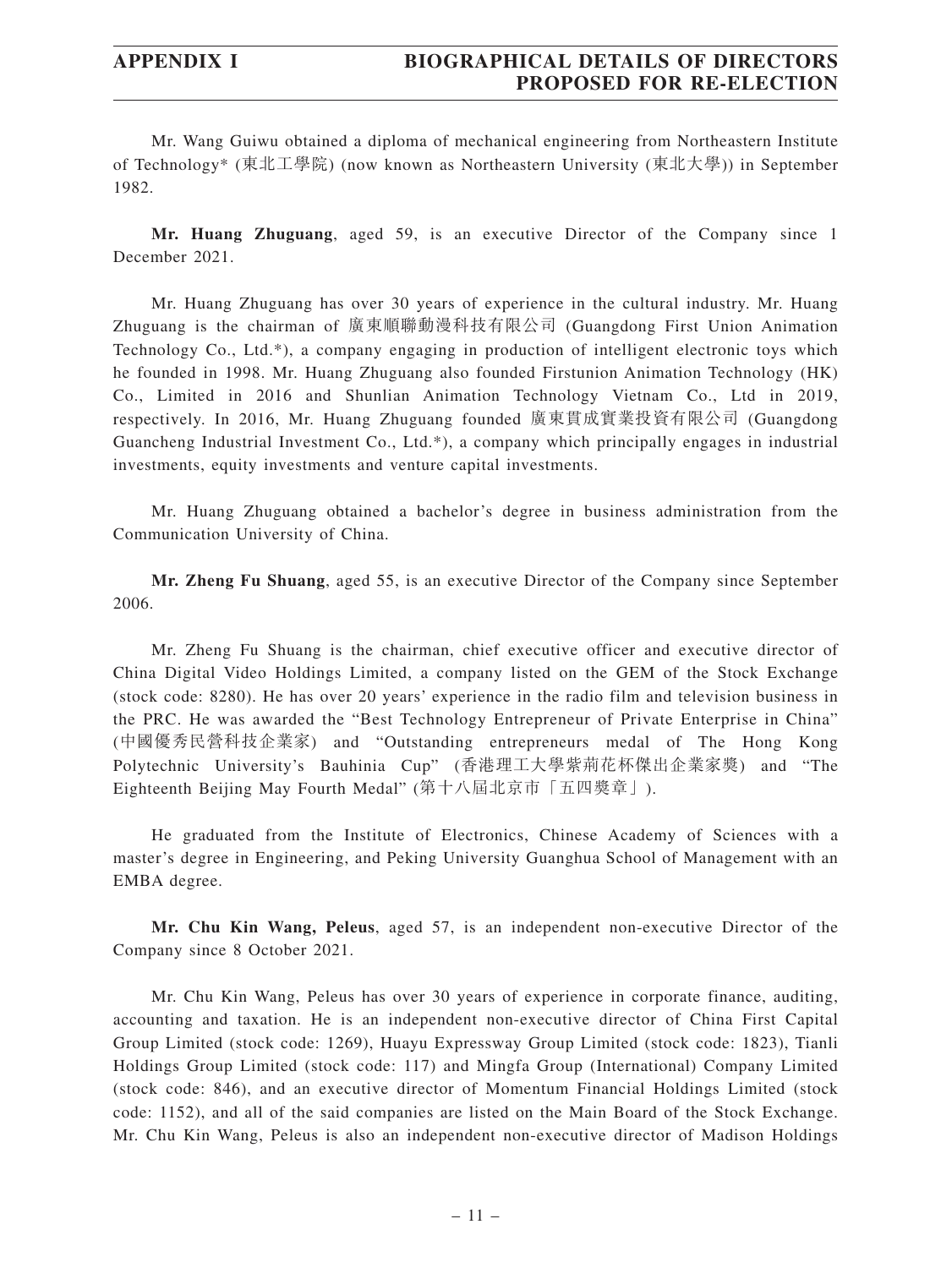## **APPENDIX I BIOGRAPHICAL DETAILS OF DIRECTORS PROPOSED FOR RE-ELECTION**

Group Limited (stock code: 8057) and Hyfusin Group Holdings Limited (stock code: 8512), and all of the said companies are listed on GEM of the Stock Exchange.

Mr. Chu Kin Wang, Peleus was also an independent non-executive director of Telecom Service One Holdings Limited (stock code: 3997) from April 2013 to December 2017, and Xinming China Holdings Limited (stock code: 2699) from April 2021 to August 2021, and a non-executive director of Perfect Group International Holdings Limited (stock code: 3326) from August 2015 to March 2017. He was also an independent non-executive director of China Huishan Dairy Holdings Company Limited (stock code: 6863) from June 2017 to December 2017, PT International Development Corporation Limited (stock code: 372) from March 2017 to September 2017, Flyke International Holdings Ltd. (stock code: 1998) from February 2010 to December 2020 and a deputy chairman and executive director of Chinese People Holdings Company Limited (stock code: 681) from December 2008 to September 2020. All of the said companies are listed on the Main Board of the Stock Exchange. He was also an independent non-executive director of SuperRobotics Holdings Limited (stock code: 8176), a company listed on GEM of the Stock Exchange from March 2012 to November 2021.

Mr. Chu Kin Wang, Peleus obtained a master's degree in Business Administration from The University of Hong Kong in December 1998. Mr. Chu Kin Wang, Peleus is a fellow of the Hong Kong Institute of Certified Public Accountants and is also an associate of both The Chartered Governance Institute (formerly known as The Institute of Chartered Secretaries and Administrators) and The Hong Kong Corporate Governance Institute (formerly known as The Hong Kong Institute of Chartered Secretaries).

**Mr. Chin Chi Ho, Stanley**, aged 39, is an independent non-executive Director of the Company since 8 October 2021.

Mr. Chin Chi Ho, Stanley has over 15 years of experience in the areas of audit, financial management, corporate governance and operations in capital markets. Mr. Chin Chi Ho, Stanley served as an audit specialist in PricewaterhouseCoopers and KPMG for 7 years. Mr. Chin Chi Ho, Stanley has extensive experience serving as senior management for multiple Hong Kong listed companies. Mr. Chin Chi Ho, Stanley is currently the independent non-executive director of Champion Alliance International Holdings Limited, a company listed on the Main Board of the Stock Exchange (stock code: 1629).

Mr. Chin Chi Ho, Stanley has obtained a Master of Business Administration degree from the University of Hong Kong. He was admitted as a Certified Public Accountant (CPA) in 2009. He has also been awarded the qualification of Financial Risk Manager (FRM) in 2009 and Chartered Financial Analyst (CFA) in 2010.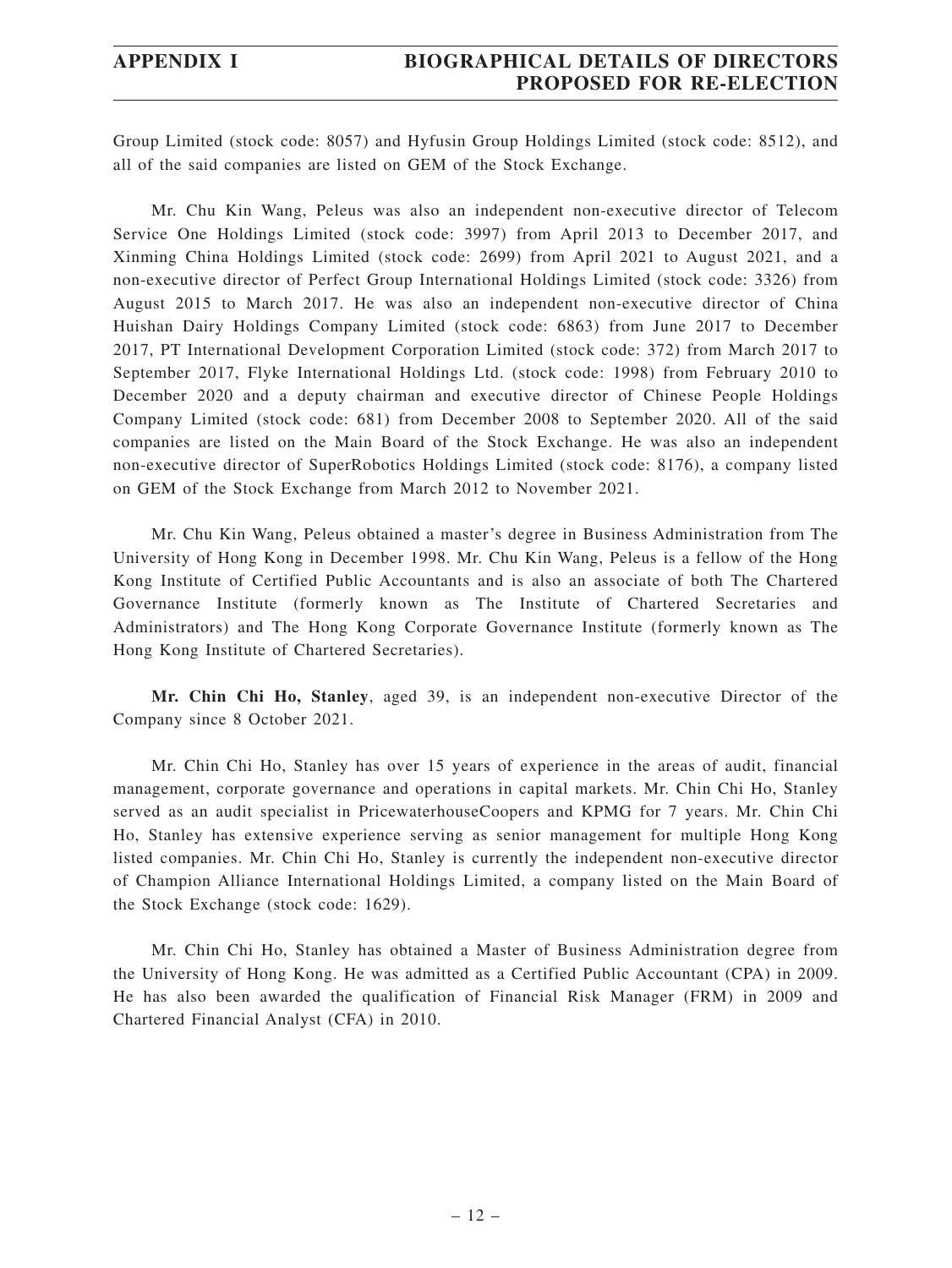## **APPENDIX I BIOGRAPHICAL DETAILS OF DIRECTORS PROPOSED FOR RE-ELECTION**

**Mr. Chung Wai Man**, aged 63, is an independent non-executive Director of the Company since 8 October 2021.

Mr. Chung Wai Man has over 24 years of experience in finance and business consulting. Mr. Chung Wai Man started working in The Kwangtung Provincial Bank in 1976, and his last position before leaving the bank in 1996 was a manager in charge of the Tai Po sub-branch. Subsequently in 1996, Mr. Chung Wai Man established Raymond Chung Company, a finance and business consulting firm for corporations in Hong Kong. In 2004, he set up another consulting firm, Excel Linker Capital (Asia) Limited, to provide similar consultancy services. Due to duplicity of the business nature, Raymond Chung Company was closed in September 2006. In 2009, Mr. Chung applied to deregister Excel Linker Capital (Asia) Limited as he decided to quit the consultancy services market.

Mr. Chung Wai Man acted as an independent non-executive director of United Gene High-Tech Group Limited (currently known as Innovative Pharmaceutical Biotech Limited) (stock code: 399) from March 2007 to May 2009, Fu Ji Food and Catering Services Holdings Limited (currently known as Fresh Express Delivery Holdings Group Co., Limited) (stock code: 1175) from June 2011 to July 2013, China Kingstone Mining Holdings Limited (stock code: 1380) from February 2013 to July 2015, Fuguiniao Co., Ltd. (stock code: 1819, the shares of which were delisted on 26 August 2019) from September 2017 to May 2018, Centron Telecom International Holding Ltd. (stock code: 1155, the shares of which were delisted on 1 December 2020) from April 2018 to February 2020, and China Taifeng Beddings Holdings Limited (stock code: 873, the shares of which were delisted on 21 February 2019) from November 2018 to February 2019 and a non-executive director of Arta Techfin Corporation Limited (formerly known as Freeman FinTech Corporation Limited) (stock code: 279) from December 2020 to October 2021, with all of the said companies being companies listed on the Main Board of the Stock Exchange. He acted as an independent non-executive director from January 2009 to August 2013 and a non-executive director from August 2013 to September 2014 of U-RIGHT International Holdings Limited (currently known as Fullsun International Holdings Group Co., Limited) (stock code: 627), a company listed on the Main Board of the Stock Exchange.

Since June 2017, Mr. Chung Wai Man has been an independent non-executive director of China Huishan Dairy Holdings Company Limited (stock code: 6863, the shares of which were delisted on 23 December 2019). Mr. Chung Wai Man currently served as an independent non-executive director of Hifood Group Holdings Co., Ltd. (stock code: 442) and an executive director of Silk Road Logistics Holdings Limited (stock code: 988). All of the said companies were companies listed on the Main Board of the Stock Exchange.

Mr. Chung Wai Man holds a Diploma in Business Management from the Hong Kong Management Association and a Certificate of Bank of China Banking Course.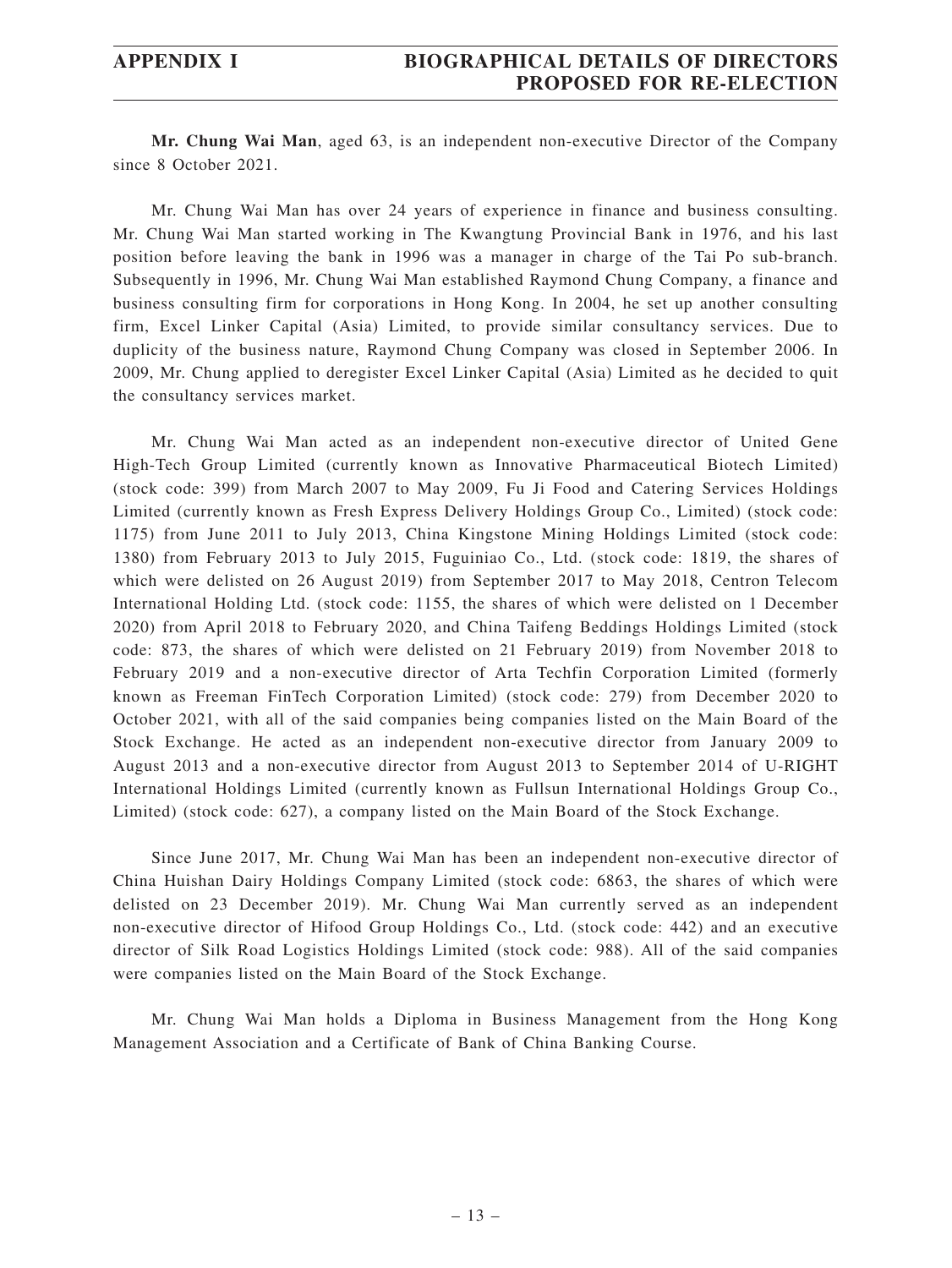**Mr. Hua Yichun**, aged 38, is an independent non-executive Director of the Company since 1 December 2021.

Mr. Hua Yichun is the chief financial officer of Bitmain Technologies Holding Company. Before joining Bitmain Technologies Holding Company in March 2021, he was a partner at the capital markets department of the Hong Kong office of Shearman & Sterling LLP. Mr. Hua Yichun has approximately 15 years of experience in legal practice.

Mr. Hua Yichun holds a Bachelor of Laws degree from Peking University and a Bachelor of Laws degree from the University of Nottingham. Mr. Hua Yichun is qualified to practise law in Hong Kong, New York and England and Wales.

**Mr. Wang Bingzhong**, aged 38, is an independent non-executive Director of the Company since 1 December 2021.

Mr. Wang Bingzhong is the chairman and a director of Hong Kong Sustaintech Foundation Limited since November 2021. Mr. Wang Bingzhong is a director of LSQ Management Limited since January 2021. He is an executive director and president of Dragon Victory International, a NASDAQ listed company (stock code: LYL) since December 2021. Mr. Wang Bingzhong served as an executive director of Loto Interactive Limited, a company listed on GEM of the Stock Exchange (stock code: 8198) from June 2017 and was appointed as its chief executive officer and compliance officer from July 2017 until October 2020, at which point he resigned from all positions of Loto Interactive Limited. Mr. Wang Bingzhong served as an associate director of CCB International (Holdings) Limited, and a director of CCBI Overseas Holdings Limited in 2016. Prior to that, Mr Wang Bingzhong was a director of A-TEST Compliance Services (Beijing) Co., Ltd. (奧測世紀(北京)技術股份有限公司) (NEEQ stock code: 830873), a company listed on the National Equities Exchange and Quotations Co. Ltd. (全國中小企業股份轉讓系統), from December 2013 to March 2015.

Mr. Wang Bingzhong received a master of business administration from the Hong Kong University of Science and Technology in 2013 as well as a bachelor's degree in computer science and technology from Nanjing University in 2005.

*<sup>\*</sup> For identification purpose only*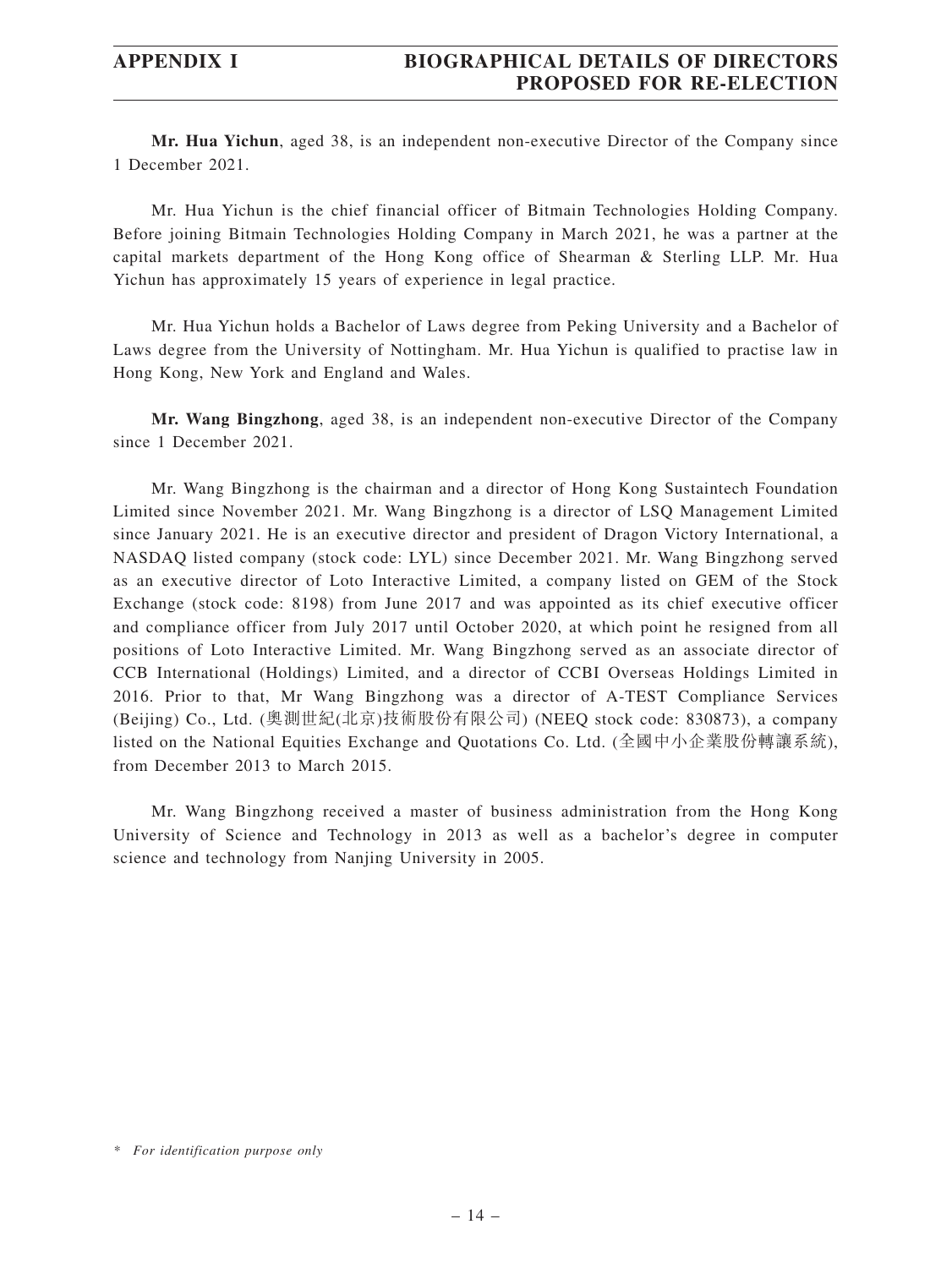*This appendix serves as an explanatory statement, as required by the Share Repurchase Rules, to provide requisite information to you for your consideration of the Share Repurchase Mandate.*

### **SHARE REPURCHASE RULES**

The Share Repurchase Rules provide that all proposed repurchases of securities by a company with a primary listing on the Stock Exchange must be approved in advance by an ordinary resolution of its shareholders in general meeting, either by way of a general mandate or by a specific approval of a particular transaction. A maximum of ten per cent. of the fully paid-up securities of a company as at the date of the passing of the relevant resolution may be repurchased on the Stock Exchange.

### **SHARE CAPITAL**

As at the Latest Practicable Date, the authorised share capital of the Company comprised 15,000,000,000 Shares and the number of Shares in issue were 6,416,155,647.

Subject to the passing of the relevant ordinary resolution at the AGM and on the basis that no further Shares will be issued or repurchased between the Latest Practicable Date and the AGM, the Company would be allowed under the Share Repurchase Mandate to repurchase a maximum of 641,615,564 Shares during the period in which the Share Repurchase Mandate remains in force. Any Shares repurchased pursuant to the Share Repurchase Mandate must be fully paid-up.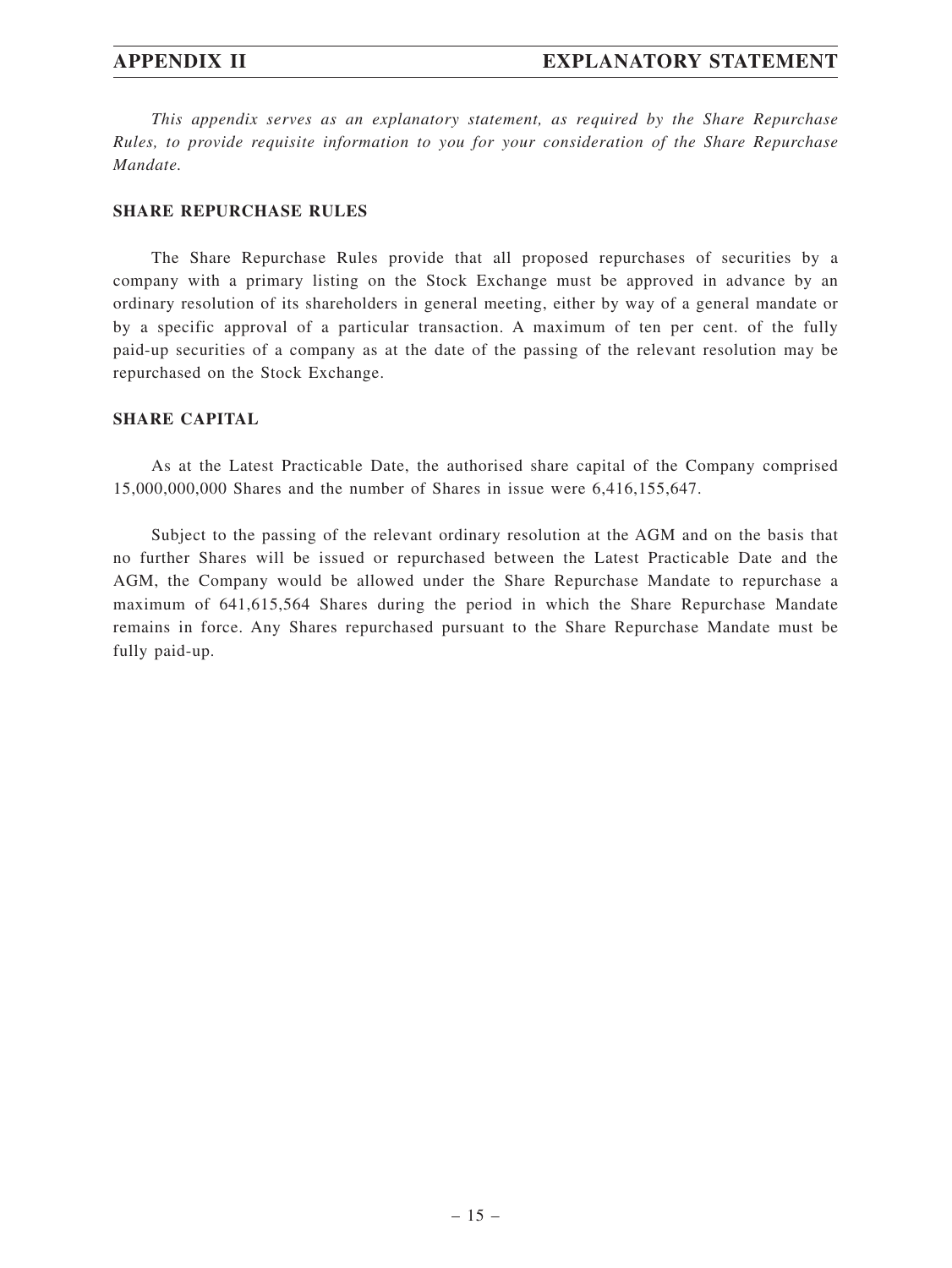### **SHARE PRICES**

The highest and lowest prices at which the Shares were traded on the Stock Exchange during each of the previous fifteen months preceding the Latest Practicable Date were as follows:

|                                             | <b>Highest</b> | Lowest |
|---------------------------------------------|----------------|--------|
|                                             | HK\$           | HK\$   |
| 2020                                        |                |        |
| November                                    | 0.090          | 0.075  |
| December                                    | 0.095          | 0.072  |
| 2021                                        |                |        |
| January                                     | 0.098          | 0.079  |
| February                                    | 0.285          | 0.160  |
| March                                       | 0.213          | 0.186  |
| April                                       | 0.227          | 0.162  |
| May                                         | 0.162          | 0.162  |
| June                                        | 0.162          | 0.162  |
| July                                        | 0.162          | 0.162  |
| August                                      | 0.162          | 0.162  |
| September                                   | 0.162          | 0.162  |
| October                                     | 0.162          | 0.162  |
| November                                    | 0.162          | 0.162  |
| December                                    | 0.162          | 0.162  |
| 2022                                        |                |        |
| January (up to the Latest Practicable Date) | 0.162          | 0.162  |

### **REASONS FOR REPURCHASE**

The Directors believe that it is in the best interests of the Company and the Shareholders as a whole to have a general authority from the Shareholders to enable the Directors to repurchase Shares in the market. Such repurchases may, depending on market conditions and funding arrangements at the time, lead to an enhancement of the net asset value per Share of the Company and/or its earnings per Share and will only be made when the Board believes that such repurchases will benefit the Company and the Shareholders as a whole.

### **FUNDING OF REPURCHASE**

In repurchasing Shares, the Company may only apply funds legally available for such purpose in accordance with its memorandum of association, the Bye-laws, the Listing Rules and the applicable laws of Bermuda.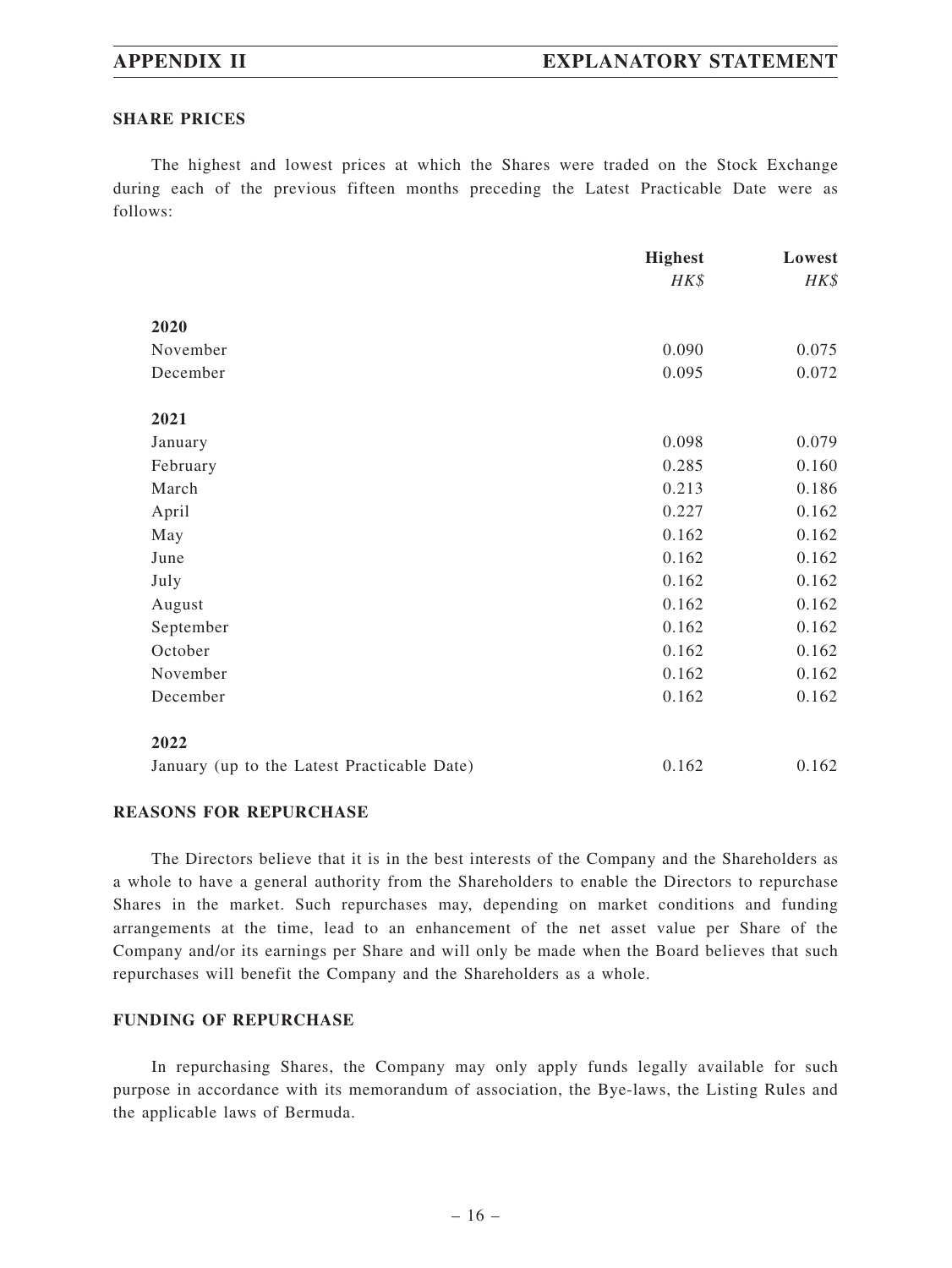## **APPENDIX II EXPLANATORY STATEMENT**

The laws of Bermuda provide that such repurchases may only be effected out of the capital paid up on the repurchased shares or out of the funds of the Company which would otherwise be available for dividend or distribution or out of the proceeds of a fresh issue of Shares made for the purposes.

Any premium payable on a repurchase over the par value of the Shares to be repurchased is to be provided for out of funds of the Company otherwise available for dividend or distribution or out of the Company's share premium account before the Shares are repurchased.

There might be a material adverse impact on the working capital or gearing position of the Company (as compared with the position disclosed in the audited financial statements of the Company for the year ended 31 December 2020) in the event that the Share Repurchase Mandate was to be exercised in full at any time during the repurchase period. However, the Board does not propose to exercise the Share Repurchase Mandate to such extent as would, in the circumstances, have a material adverse effect on the working capital requirements or the gearing level of the Company.

### **UNDERTAKING**

The Directors have undertaken to the Stock Exchange that they will exercise the powers of the Company to make repurchases pursuant to the Share Repurchase Mandate in accordance with the memorandum of association of the Company, the Bye-laws, the Listing Rules and the applicable laws of Bermuda so far as the same may be applicable.

None of the Directors nor, to the best of their knowledge, having made all reasonable enquiries, any of their associates (as defined in the Listing Rules) has any present intention to sell Shares to the Company or its subsidiaries under the Share Repurchase Mandate, if such is approved by the Shareholders.

No connected person (as defined in the Listing Rules) has notified the Company that he has a present intention to sell Shares to the Company or its subsidiaries, or has undertaken not to do so, in the event that the Share Repurchase Mandate is approved by the Shareholders.

### **EFFECT OF THE TAKEOVERS CODE**

If, as a result of a share repurchase by the Company, a Shareholder's proportionate interest in the voting rights of the Company increases, such increase may be treated as an acquisition for the purpose of Rule 32 of the Takeovers Code. Accordingly, a Shareholder, or group of Shareholders acting in concert (within the meaning of the Takeovers Code) depending on the level of increase of the Shareholder's interests, could obtain or consolidate control of the Company or become obliged to make a mandatory offer in accordance with Rules 26 and 32 of the Takeovers Code as a result of the increase.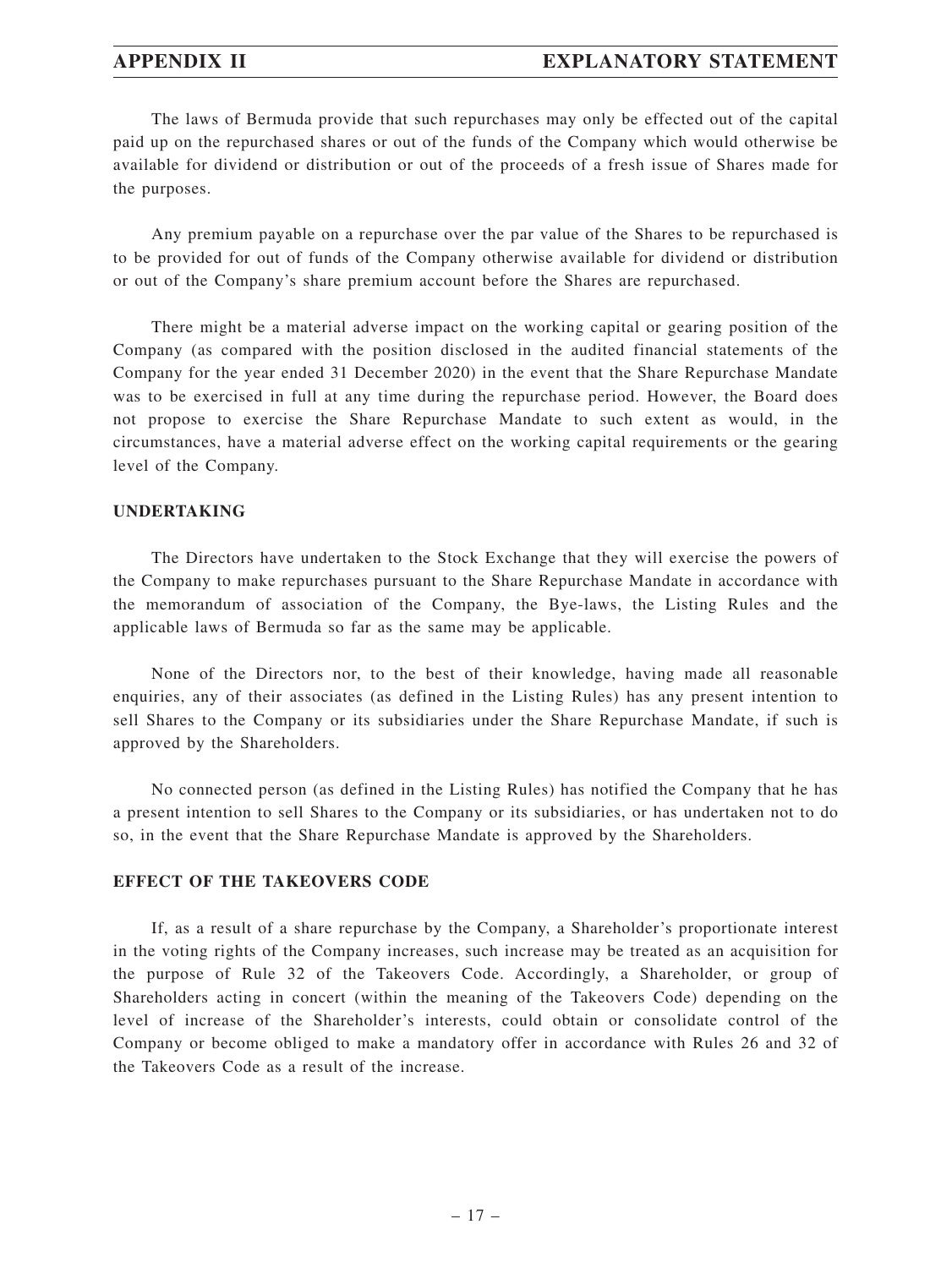As at the Latest Practicable Date, to the best of the knowledge and belief of the Company, the substantial Shareholders (as defined in the Listing Rules) were:

|                                                                                                   |                                            | Long positions                  |                                                                                                                                       |                                                                                                                                                            |
|---------------------------------------------------------------------------------------------------|--------------------------------------------|---------------------------------|---------------------------------------------------------------------------------------------------------------------------------------|------------------------------------------------------------------------------------------------------------------------------------------------------------|
| <b>Name of Shareholders</b>                                                                       | Capacity and nature<br>of interest         | Number of<br><b>Shares</b> held | Approximate<br>percentage of<br>interest in the<br>Company's issued<br>share capital -<br>as at the Latest<br><b>Practicable Date</b> | Approximate<br>percentage of<br>interest in the<br>Company's issued<br>share capital -<br>if Share<br>Repurchase<br><b>Mandate</b> is<br>exercised in full |
| Mr. Wang Guiwu<br>(Note 1)                                                                        | Interest in a<br>controlled<br>corporation | 1,918,000,000                   | 29.89%                                                                                                                                | 33.21%                                                                                                                                                     |
| Mr. Wong Kai Ho<br>(Note 1)                                                                       | Interest in a<br>controlled<br>corporation | 1,918,000,000                   | 29.89%                                                                                                                                | 33.21%                                                                                                                                                     |
| Ample Grace (Note 1)                                                                              | Beneficial owner                           | 1,918,000,000                   | 29.89%                                                                                                                                | 33.21%                                                                                                                                                     |
| Mr. Huang Zhuguang<br>(Note 2)                                                                    | Interest in a<br>controlled<br>corporation | 1,276,814,973                   | 19.90%                                                                                                                                | 22.11%                                                                                                                                                     |
| 廣東貫成實業投資<br>有限公司 (Guangdong<br>Guancheng Industrial<br>Investment Co., Ltd.*)<br>(Note 2)         | Interest in a<br>controlled<br>corporation | 1,276,814,973                   | 19.90%                                                                                                                                | 22.11%                                                                                                                                                     |
| 廣東順聯動漫科技<br>有限公司 (Guangdong<br><b>First Union Animation</b><br>Technology Co.,<br>Ltd.*) (Note 2) | Interest in a<br>controlled<br>corporation | 1,276,814,973                   | 19.90%                                                                                                                                | 22.11%                                                                                                                                                     |
| Firstunion Animation<br>Technology (HK) Co.,<br>Limited (Note 2)                                  | Beneficial owner                           | 1,276,814,973                   | 19.90%                                                                                                                                | 22.11%                                                                                                                                                     |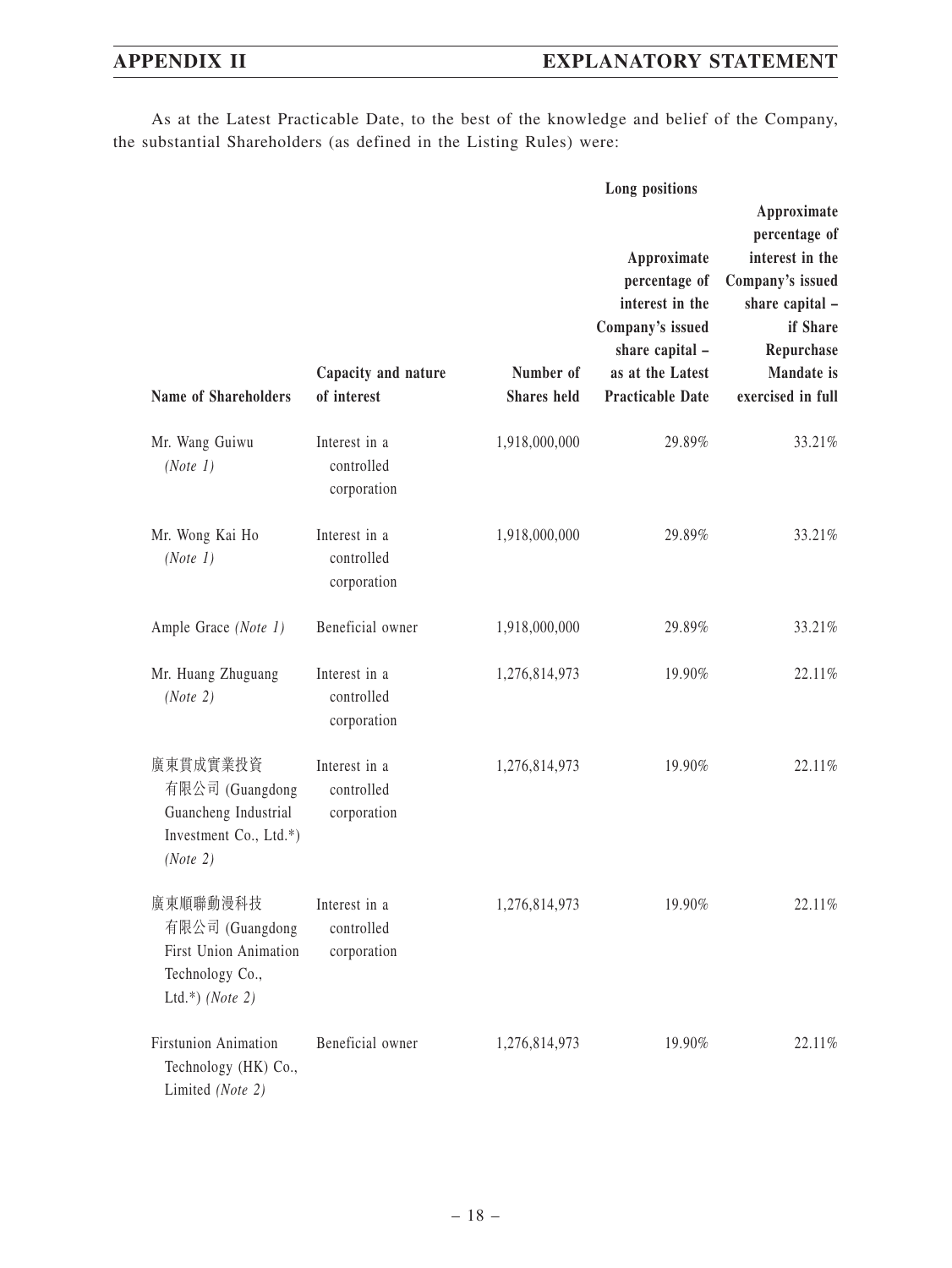## **APPENDIX II EXPLANATORY STATEMENT**

|                                  |                                            | Long positions           |                                                                                                                                       |                                                                                                                                                     |  |
|----------------------------------|--------------------------------------------|--------------------------|---------------------------------------------------------------------------------------------------------------------------------------|-----------------------------------------------------------------------------------------------------------------------------------------------------|--|
| Name of Shareholders             | Capacity and nature<br>of interest         | Number of<br>Shares held | Approximate<br>percentage of<br>interest in the<br>Company's issued<br>share capital -<br>as at the Latest<br><b>Practicable Date</b> | Approximate<br>percentage of<br>interest in the<br>Company's issued<br>share capital -<br>if Share<br>Repurchase<br>Mandate is<br>exercised in full |  |
| Mr. Zheng Fu Shuang<br>(Note 3)  | Interest in a<br>controlled<br>corporation | 584,984,000              | 9.12%                                                                                                                                 | 10.13%                                                                                                                                              |  |
|                                  | Beneficial owner                           | 200,019,000              | 3.11%                                                                                                                                 | 3.46%                                                                                                                                               |  |
| Ms. Cui Yaling (Note 4)          | Interest in a<br>controlled<br>corporation | 641,600,000              | 10.00%                                                                                                                                | 11.11%                                                                                                                                              |  |
| Kaiya Fund Pte. Ltd.<br>(Note 4) | Beneficial owner                           | 641,600,000              | $10.00\%$                                                                                                                             | 11.11%                                                                                                                                              |  |

*Notes:*

- (1) Mr. Wang Guiwu and Mr. Wong Kai Ho are each deemed to be interested in 1,918,000,000 Shares of the Company under the SFO by virtue of their respective interest in Ample Grace.
- (2) Mr. Huang Zhuguang is deemed to be interested in 1,276,814,973 Shares of the Company under the SFO by virtue of his interest in 廣東貫成實業投資有限公司 (Guangdong Guancheng Industrial Investment Co., Ltd.\*). 廣東貫成實業投資有限公司 (Guangdong Guancheng Industrial Investment Co., Ltd.\*) holds the entire equity interest in 廣東順聯動漫科技有限公司 (Guangdong First Union Animation Technology Co., Ltd.\*), and 廣東順聯動漫科技有限公司 (Guangdong First Union Animation Technology Co., Ltd.\*) holds the entire equity interest in Firstunion Animation Technology (HK) Co., Limited.
- (3) Mr. Zheng Fu Shuang is interested in 785,003,000 Shares of the Company, out of which 200,019,000 Shares were held directly by Mr. Zheng Fu Shuang and 584,984,000 Shares were held through Shine Crest Group Limited, which holds the entire equity interest in Starry Nation Limited.
- (4) Ms. Cui Yaling is deemed to be interested in 641,600,000 Shares of the Company under the SFO by virtue of her interest in Kaiya Fund Pte. Ltd.

As illustrated above, on the assumption that the issued share capital of the Company remains the same, in the event that the Directors exercise in full the power to repurchase Shares in accordance with the Share Repurchase Mandate, Mr. Wang Guiwu, Mr. Wong Kai Ho and Ample Grace would be obliged to make a mandatory offer under Rules 26 and 32 of the Takeovers Code.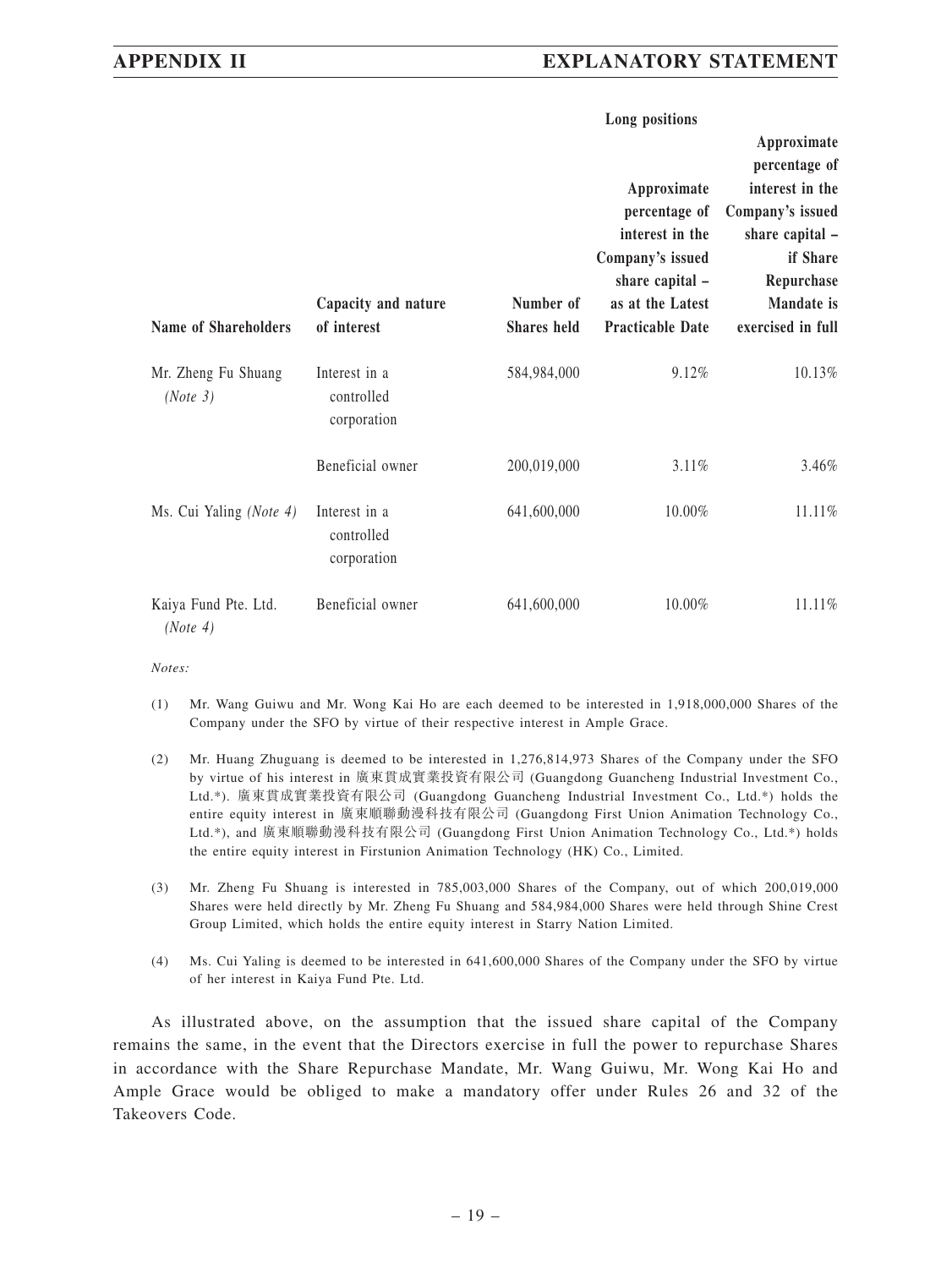## **APPENDIX II EXPLANATORY STATEMENT**

The Directors have no intention to exercise the Share Repurchase Mandate to the extent that would result in an obligation to make a mandatory offer under Rule 26 of the Takeovers Code.

Save as the above, the Directors are not aware of any consequences which would arise under the Takeovers Code as a consequence of any repurchases pursuant to the Share Repurchase Mandate.

The Directors have no present intention to exercise the Share Repurchase Mandate to such extent which would otherwise result in the number of Shares being held by the public falling below the minimum requirement as prescribed by the Stock Exchange, which is currently 25% of the entire issued share capital of the Company.

## **SHARE REPURCHASE MADE BY THE COMPANY**

There have been no repurchases of Shares by the Company made in the six months prior to the date of this circular (whether on the Stock Exchange or otherwise).

*<sup>\*</sup> For identification purpose only*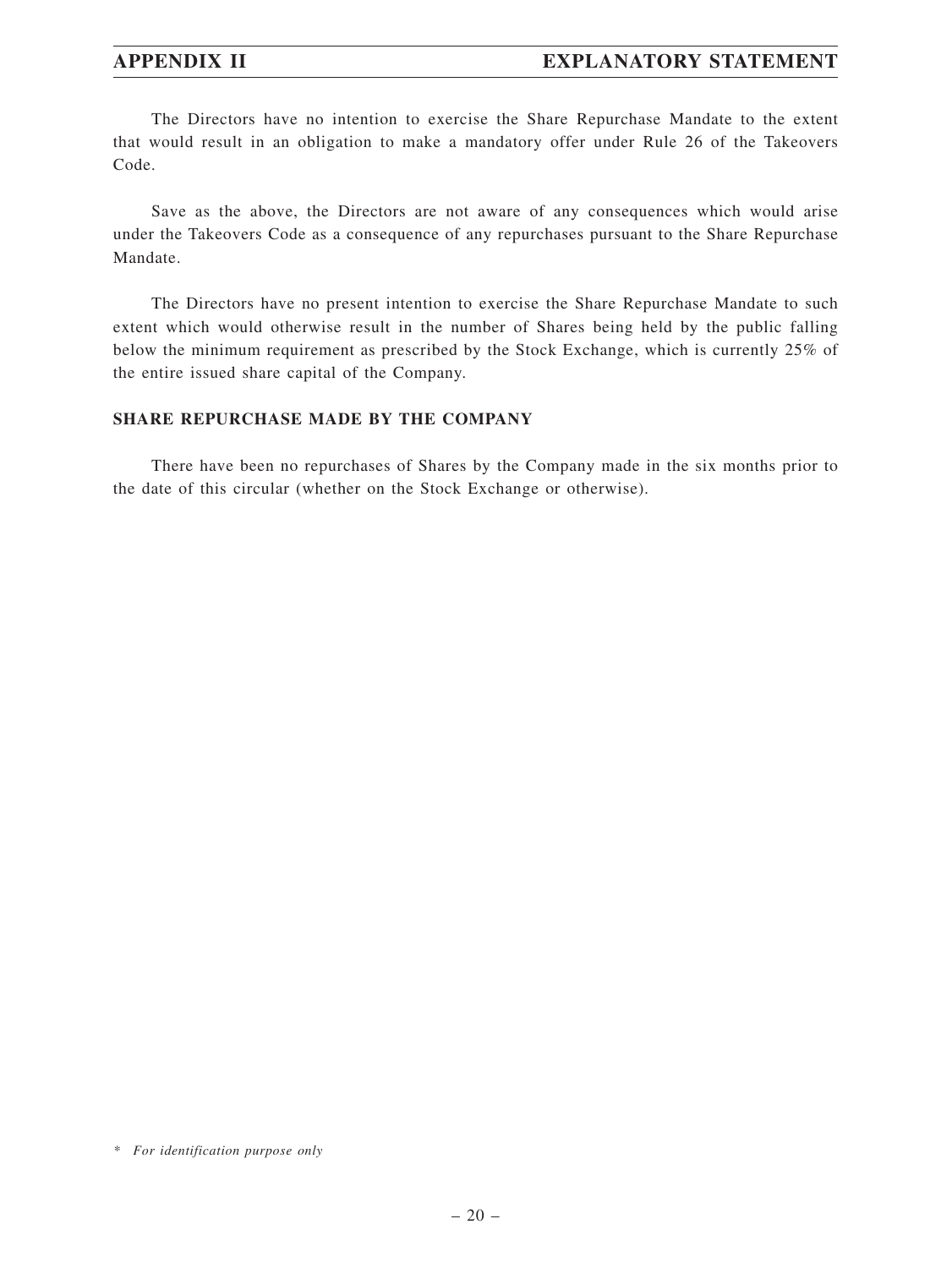

# **Peking University Resources (Holdings) Company Limited 北大資源(控股)有限公司**

*(Incorporated in Bermuda with limited liability)* **(Stock code: 00618)**

**NOTICE IS HEREBY GIVEN THAT** the annual general meeting of Peking University Resources (Holdings) Company Limited (the "**Company**") will be held at 10:00 a.m. on Tuesday, 1 March 2022 at Room 2303, 23/F, COFCO Tower, 262 Gloucester Road, Causeway Bay, Hong Kong for the following purposes:

### **ORDINARY RESOLUTIONS**

- 1. To receive and adopt the audited financial statements and the reports of directors and auditor of the Company for the year ended 31 December 2020.
- 2. (a) To re-elect Mr. Wong Kai Ho as an executive director of the Company;
	- (b) To re-elect Mr. Wang Guiwu as an executive director of the Company;
	- (c) To re-elect Mr. Huang Zhuguang as an executive director of the Company;
	- (d) To re-elect Mr. Zheng Fu Shuang as an executive director of the Company;
	- (e) To re-elect Mr. Chu Kin Wang, Peleus as an independent non-executive director of the Company;
	- (f) To re-elect Mr. Chin Chi Ho, Stanley as an independent non-executive director of the Company;
	- (g) To re-elect Mr. Chung Wai Man as an independent non-executive director of the Company;
	- (h) To re-elect Mr. Hua Yichun as an independent non-executive director of the Company;
	- (i) To re-elect Mr. Wang Bingzhong as an independent non-executive director of the Company; and
	- (j) to authorize the board of directors of the Company to fix the director's remuneration.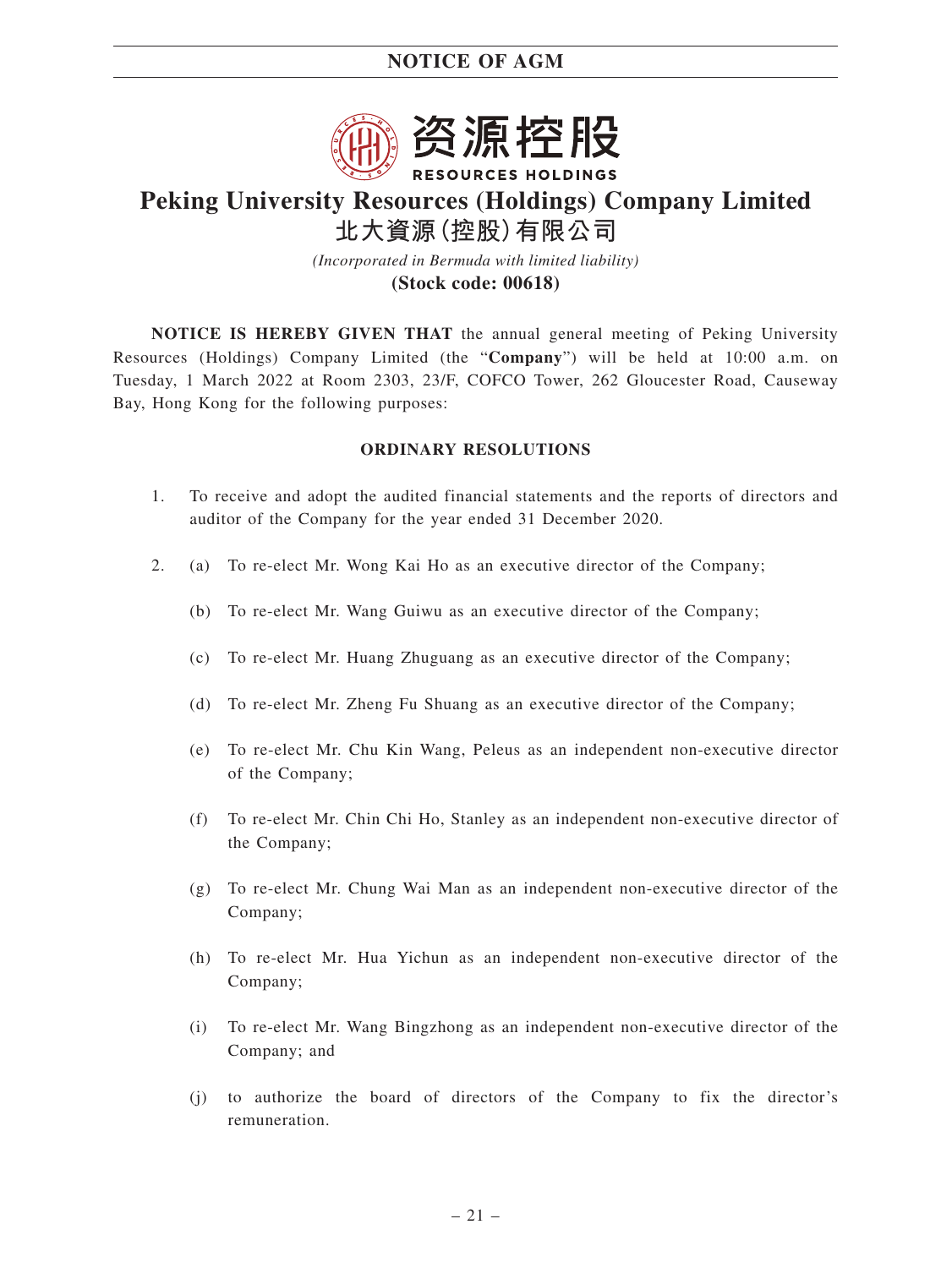- 3. To appoint CCTH CPA Limited as auditor of the Company and to authorise the board of directors of the Company to fix their remuneration.
- 4. As special business, to consider and, if thought fit, pass the following resolution as an ordinary resolution:

## "**THAT**:

- (A) subject to paragraph (B) below, the exercise by the board of directors of the Company during the Relevant Period (as defined below) of all the powers of the Company to allot, issue, grant, distribute and otherwise deal with additional Shares and to make, issue or grant offers, agreements, options, warrants and other securities which will or might require Shares to be allotted, issued, granted, distributed or otherwise dealt with during or after the end of the Relevant Period, be and is hereby generally and unconditionally approved;
- (B) the aggregate nominal amount of share capital allotted, issued, granted, distributed or otherwise dealt with or agreed conditionally or unconditionally to be allotted, issued, granted, distributed or otherwise dealt with (whether pursuant to an option, conversion or otherwise) by the board of directors of the Company pursuant to the approval in paragraph (A) above, otherwise than pursuant to:
	- (i) a Rights Issue (as defined below); or
	- (ii) the grant of options under the share option scheme of the Company or the exercise of any of the subscription rights attaching to any options that have been or may be granted thereunder; or
	- (iii) the exercise of rights of subscription or conversion under the terms of any warrant issued by the Company or any securities which are convertible into Shares; or
	- (iv) any scrip dividend scheme or similar arrangement providing for allotment of Shares in lieu of the whole or part of any dividend on Shares in accordance with the Bye-laws of the Company, shall not exceed the aggregate of:
		- (a) twenty per cent. of the aggregate nominal amount of the share capital of the Company in issue as at the date of passing of this resolution; and
		- (b) (if the board of directors of the Company are so authorised by a separate resolution of the shareholders of the Company) the aggregate nominal amount of the issued share capital of the Company purchased by the Company subsequent to the passing of this resolution (up to a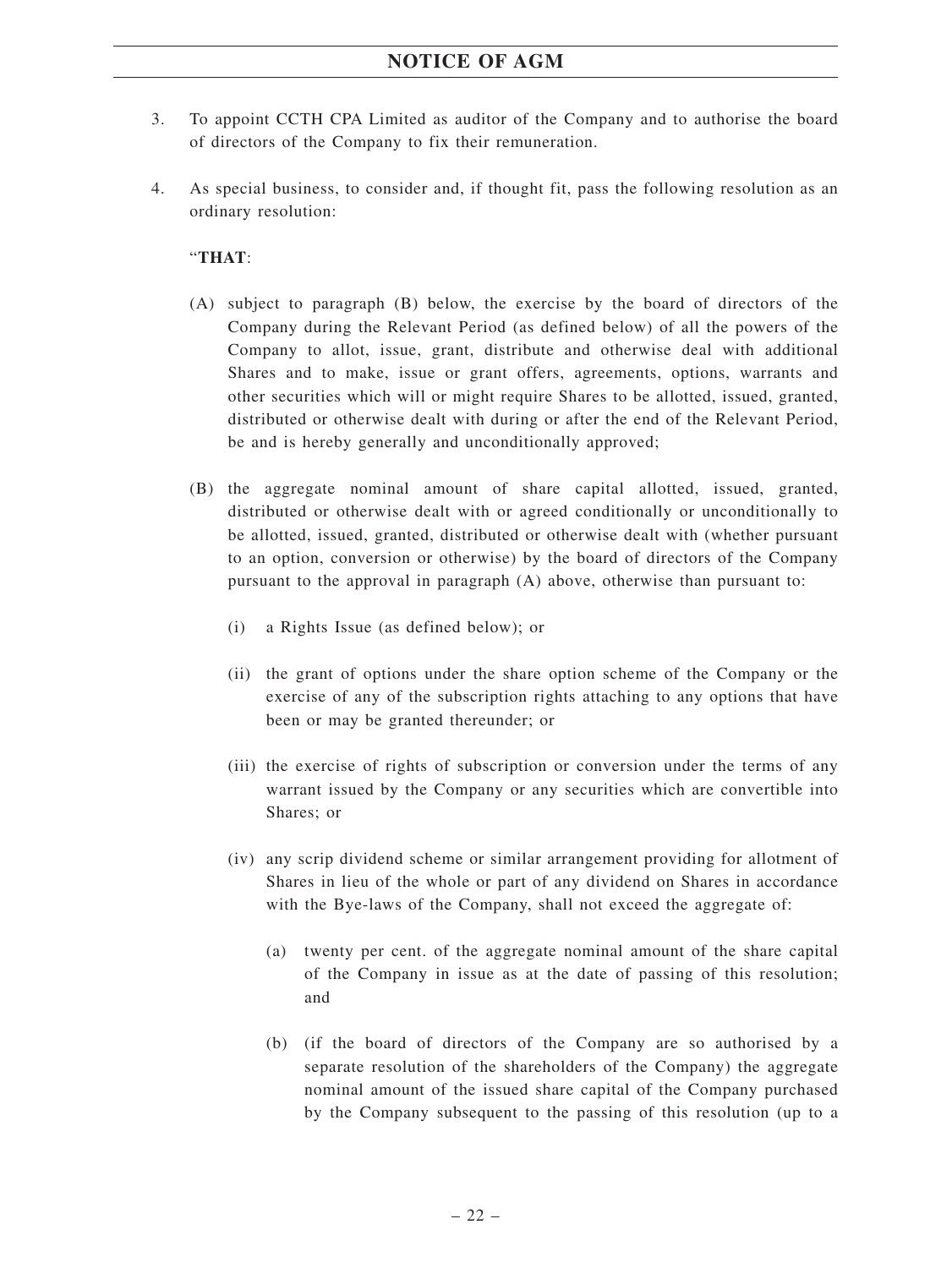maximum equivalent to ten per cent. of the aggregate nominal amount of the share capital of the Company in issue as at the date of passing of this resolution), and the said approval shall be limited accordingly; and

- (C) for the purposes of this resolution:
	- (i) "Relevant Period" means the period from (and including) the date of passing of this resolution until whichever is the earliest of:
		- (a) the conclusion of the next annual general meeting of the Company;
		- (b) the expiration of the period within which the next annual general meeting of the Company is required by the Bye-laws of the Company or any applicable law to be held; and
		- (c) the revocation or variation of the authority given under this resolution by an ordinary resolution of the shareholders of the Company in general meeting;
	- (ii) "Rights Issue" means an offer of Shares open for a period fixed by the board of directors of the Company to holders of Shares on the register of members (and, if appropriate, to the holders of warrants and other securities which carry a right to subscribe or purchase shares in the Company on the relevant register) on a fixed record date in proportion to their then holdings of such Shares (and, if appropriate, such warrants and other securities) (subject to such exclusions or other arrangements as the board of directors of the Company may deem necessary or expedient in relation to fractional entitlements or having regard to any legal or practical restrictions or obligations under the laws of, or the requirements of any recognised regulatory body or any stock exchange in, any jurisdiction or territory applicable to the Company); and
	- (iii) "Shares" means shares of all classes in the capital of the Company and warrants and other securities which carry a right to subscribe or purchase shares in the Company."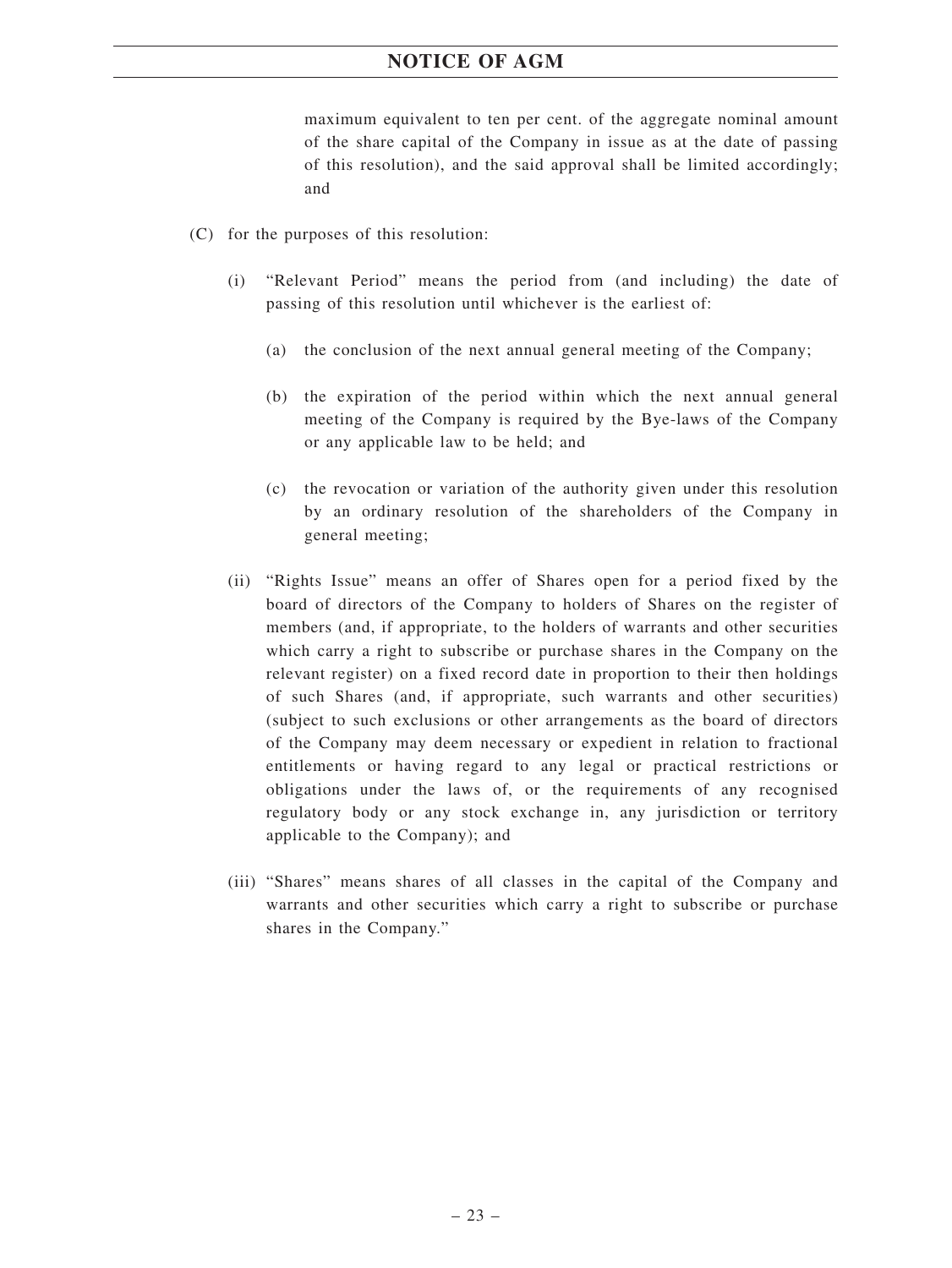5. As special business, to consider and, if thought fit, pass the following resolution as an ordinary resolution:

## "**THAT**:

- (A) subject to paragraph (B) below, the exercise by the board of directors of the Company during the Relevant Period of all the powers of the Company to purchase Shares on The Stock Exchange of Hong Kong Limited (the "**Stock Exchange**") or on any other stock exchange on which the Shares may be listed and which is recognised for this purpose by the Securities and Futures Commission of Hong Kong and the Stock Exchange, subject to and in accordance with all applicable laws, including the Hong Kong Code on Share Repurchases and the Rules Governing the Listing of Securities on the Stock Exchange or of any other stock exchange (as amended from time to time), be and is hereby generally and unconditionally approved;
- (B) the aggregate nominal amount of Shares which may be purchased or agreed conditionally or unconditionally to be purchased pursuant to the approval in paragraph (A) above shall not exceed ten per cent. of the aggregate nominal amount of the share capital of the Company in issue as at the date of passing of this resolution, and the said approval be limited accordingly; and
- (C) for the purposes of this resolution:
	- (i) "Relevant Period" means the period from (and including) the passing of this resolution until whichever is the earliest of:
		- (a) the conclusion of the next annual general meeting of the Company;
		- (b) the expiration of the period within which the next annual general meeting of the Company is required by the Bye-laws of the Company or any applicable law to be held; and
		- (c) the revocation or variation of the authority given under this resolution by an ordinary resolution of the shareholders of the Company in general meeting; and
	- (ii) "Shares" means shares of all classes in the capital of the Company and warrants and other securities which carry a right to subscribe or purchase shares in the Company."